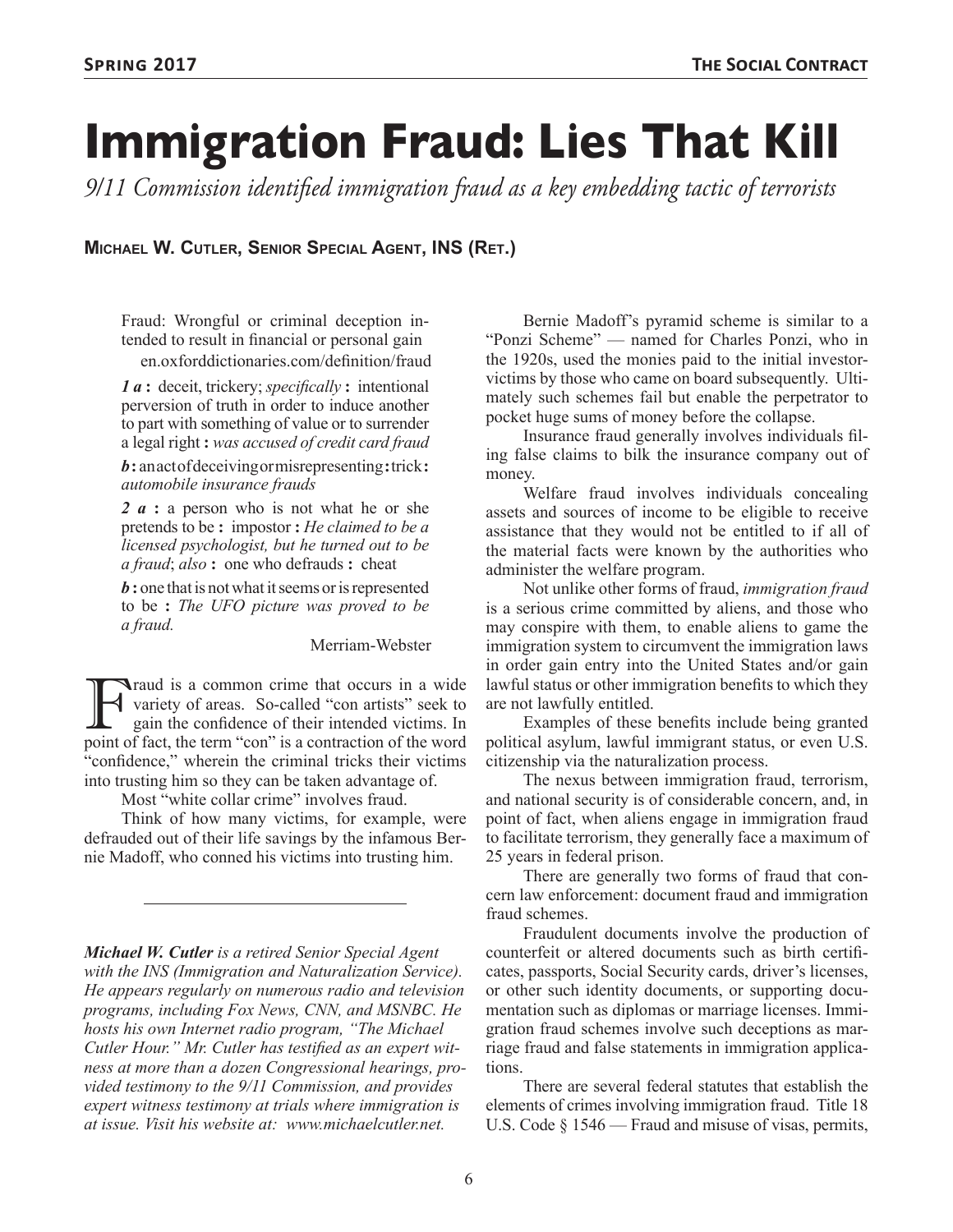and other documents are key sections of federal law that address such fraud.

Another federal statute that pertains to identity theft and the false use of identification documents is Title 18 U.S. Code § 1028 — Fraud and related activity in connection with identification documents, authentication features, and information.

Identity theft has become one of the most significant "white collar" crimes. There are many criminal schemes that are furthered by identity theft, but one of the key motivators for those who engage in identity theft is to provide illegal aliens with false identities that enable them to work and/or otherwise take on the appearance of normality as they go about their day-to-day lives in the U.S., even though their very presence represents a violation of our immigration laws.

Identity theft is hardly a "victimless crime." It can create a major problem for those whose identities are stolen. When illegal aliens steal another person's identity and then work illegally, they also deprive American workers and lawful migrant laborers of jobs they need to support their families. Yet American workers who lose their jobs to illegal aliens are never discussed by those who talk about how illegal aliens are simply trying to get their slice of the "American Dream."

Immigration fraud is of major importance because it undermines national security and public safety.

Indeed, the 9/11 Commission identified immigration fraud and visa fraud as the key methods by which the majority of terrorists enter the U.S. and embed themselves as they prepare to carry out deadly attacks.

Immigration, in fact, has a profound impact on virtually every challenge and threat that Americans face today. Our immigration laws were enacted to protect American lives and the jobs of American workers. Our nation's borders are our first and last line of defense against foreign spies, international terrorists, and transnational criminals.

However, globalists, whether politicians or those who seek to influence our politicians, see in our borders an impediment to wealth — *their* wealth. Therefore they seek to overcome that impediment no matter the cost — whether it's the jobs of hard-working Americans or even the lives of the victims of terrorism or transnational criminals.

Having raised the issue of the cost of immigration law violations — let us begin by considering the victims of these crimes.

Our immigration laws were enacted to prevent the entry of aliens into the U.S. whose presence would pose a threat to the safety and well-being of Americans.

Title 8, U.S. Code, Section 1182 is a section of law within the Immigration and Nationality Act and enumerates the categories of aliens who are to be excluded from entering the U.S. Among these classes of aliens to be prevented from entering the U.S. are those who suffer from dangerous communicable, diseases or extreme mental illness.

Additionally, convicted felons, human rights violators, war criminals, terrorists, and spies are to be excluded, as well as aliens who are likely to become public charges, or would seek unlawful employment, thus displacing American workers or driving down the wages of American workers who are similarly employed.

Aliens who violate our immigration laws therefore must be seen as a potential threat to national security, public health, and public safety and/or to the livelihoods of American workers.

President Obama's executive orders, misuse of what he referred to as "Prosecutorial Discretion," which I have come to refer to as "Prosecutorial Deception," through the Deferred Action Childhood Arrivals (DACA) program for so-called "DREAMERS," and other actions made a mockery of our nation's borders and immigration laws.

On the state and local levels, so-called, "Sanctuary Cities" have become safe havens for illegal aliens, including transnational criminals, fugitives, terrorists and their supporters, as well as aliens who work illegally, and thereby displace American workers.

Consequently, government officials have actually become the *facilitators* of immigration-related crimes. Indeed, President Obama, through his various executive orders and policy decrees, became the *Facilitator-in-Chief* for aliens who seek to enter the U.S. illegally and remain in the U.S. thereafter to work or commit crimes.

Under his orders, even aliens who were convicted of committing felonies and caused the deaths of innocent people were released from custody and not removed (deported/expelled) from the U.S.

Therefore, given the importance of how our government acts, or fails to act, to address immigration fraud and other crimes, we must begin by considering the third form of immigration fraud: the fraud that is perpetrated on the citizens of the U.S. by their elected officials and "representatives" from both political parties and their allies in the "Third Estate" — journalists and pundits — who have created and propagated falsehoods about immigration, which have created a toxic environment where honest discussions about immigration are all but impossible.

The way that polls are conducted about immigration and other issues also skews public perceptions about how many Americans, for example, consider the immigration crisis to be important. This provides cover for duplicitous politicians and the globalists who are "pulling their strings."

The number one job politicians have is to get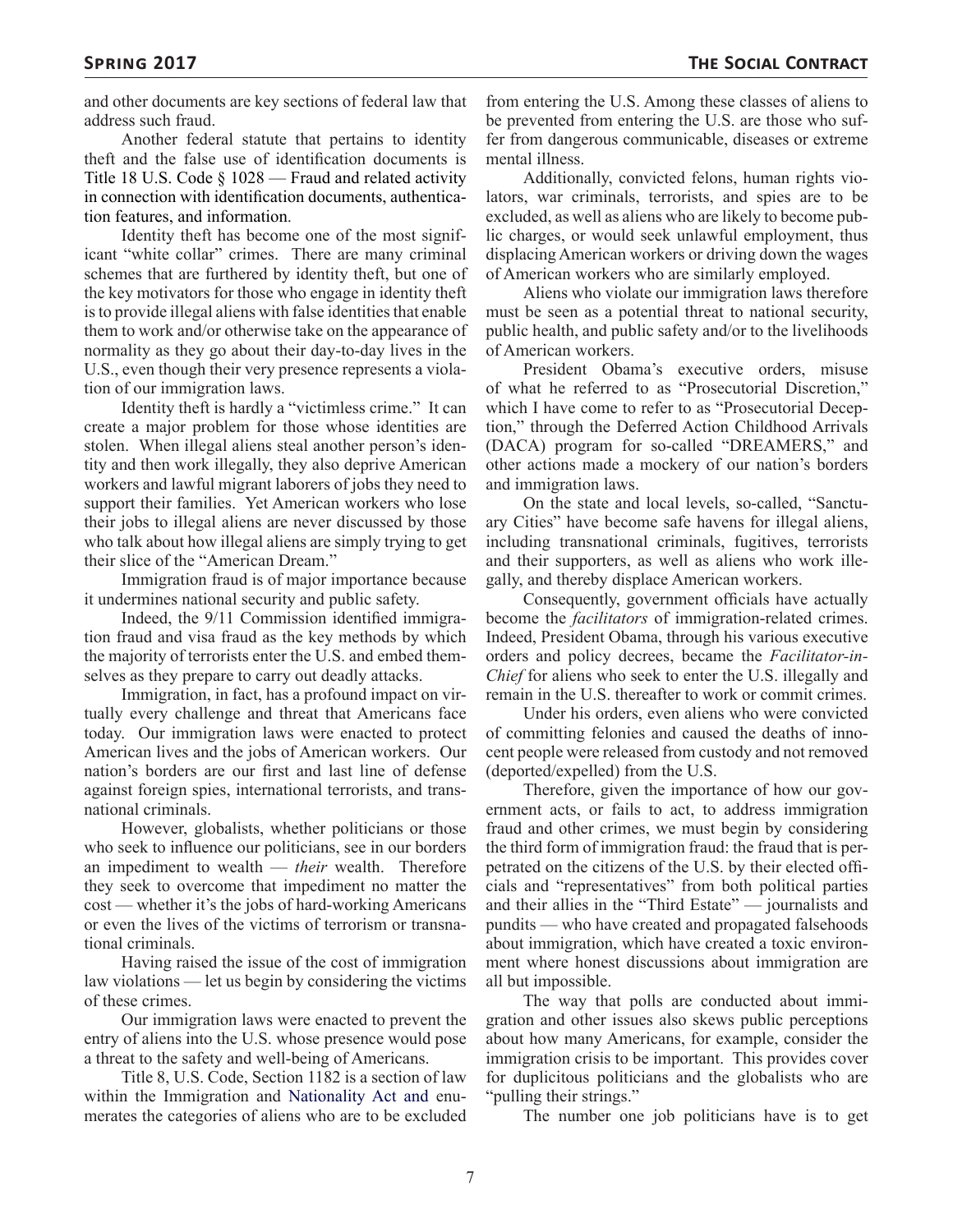elected and then get re-elected. Today this often involves heavy-duty "fund-raising," which virtually amounts to pandering for bribes.

Most Americans are adamant about their desire to end illegal immigration. This is why, in my judgment, Donald Trump's campaign for the presidency was so successful. His call to "Build a wall" on the Mexican border reverberated among huge numbers of Americans, irrespective of their political orientation.

However, it must be noted that while much attention has been paid to the lack of security along the southern border which separates the U.S. from Mexico, our nation is, in reality, a nation of 50 "border states." Any state that lies along our northern or southern borders is a border state, as are states that lie along our nation's 95,000 miles of meandering coastline or have international airports. All are border states.

The focus on the Mexican border to the exclusion of so many other dysfunctional components of the immigration system is a part of the bigger issue of the creation of distractions by open-borders/immigration anarchists.

Make no mistake, the U.S.-Mexican border *must* be secured. However, simply making that border totally secure won't end the immigration crisis. As I pointed out last year:

If the U.S.-Mexican border had been protected by the mythical "deflector shield" from the Starship Enterprise, the terror attacks of

9/11, the attack of the Boston Marathon by the Tsarnaev brothers, the terror attack at San Bernardino, and all of the other terror attacks America has suffered would not have been prevented.

Clearly the first myth that we have debunked is that a wall on the Mexican border by itself will solve our immigration crisis*.*

I compare securing the southwest border to closing one of many holes in a colander. Simply plugging a hole in the bottom of a colander will not turn it into a water-tight bucket.

Aliens may enter the country illegally by evading the inspections process conducted along the northern as well as the southern borders. They may enter without inspection along America's 95,000 miles of meandering coastline.

It is absolutely important to understand that aliens who gain access to the U.S. by entering without inspection (EWI) are also not vetted and no record of their entry is created. Open borders/immigration anarchists refer to aliens who enter the U.S. without inspection as being "undocumented." This is one hell of a lie.

#### **POPULAR FALSEHOODS**

It is worthwhile to consider some of the falsehoods that are endlessly repeated by politicians, pundits, and pollsters, which are designed to mislead the public about our immigration crisis.



**Former INS Special Agent Michael Cutler has testified before several Congressional hearings on immigration and national security matters as well as the National Commission on Terrorist Attacks Upon the United States (9/11 Commission).**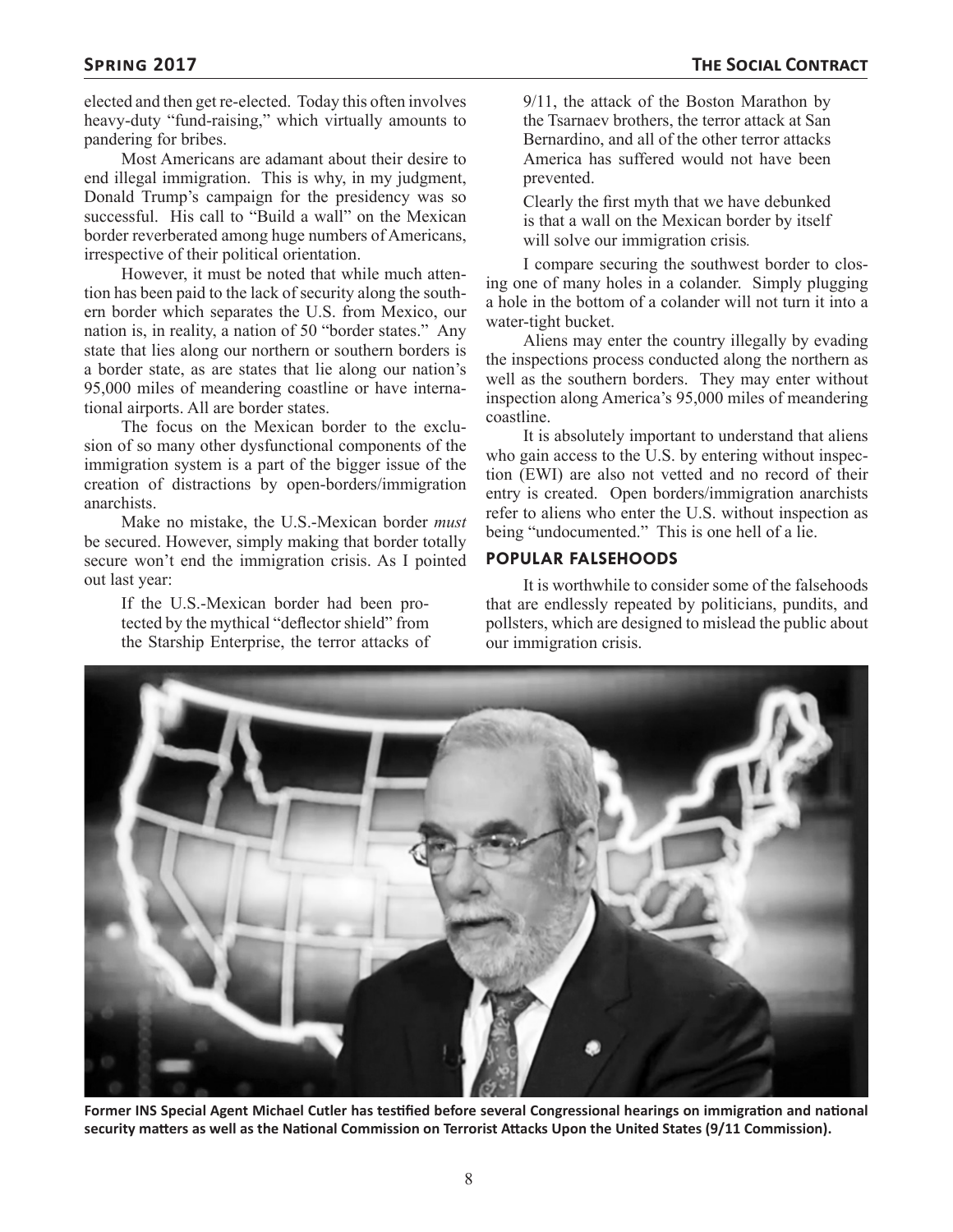*False Argument Number One: The presence of millions of illegal aliens supposedly proves that the immigration system is "broken" and hence the solution is "Comprehensive Immigration Reform."*

In reality this is about more than simply reforming immigration. The principal failure of the immigration system is its lack of integrity and a lack of enforcement resources. The lack of integrity to the immigration system mirrors the lack of integrity of our elected representatives.

Providing lawful status to unknown millions of illegal aliens would irrevocably undermine national security. There is no way to conduct in-person interviews, let alone actual field investigations. While it is claimed that this would get these aliens "out of the shadows," there would be no resources for agents to track down and arrest illegal aliens who would not voluntarily emerge from the shadows. This would, disturbingly, include aliens who know that their fingerprints would identify them as criminals, terrorists, or fugitives.

*False Argument Number Two: Inasmuch as we cannot deport all of the aliens who are here illegally, we must provide them with lawful status.* The Democrats claim that these aliens, who would pay taxes and learn English, would have "earned" the right to U.S. citizenship, while Republicans claim that "once the border is secured," we should "only" provide them with lawful status and permission to work and bring their families to the U.S.

Generally, law enforcement efforts only involve finding and punishing a very tiny percentage of law violators. Yet no one would ever say that if you cannot identify and arrest all drunk drivers, we should therefore not seek to arrest any drunk drivers. The same can be said about a laundry list of other such violations of law. Statements by our politicians that call for providing legal status for millions of law violators have essentially fired the starter's pistol for aspiring illegal aliens from around the world for whom the finish line is the [U.S.] border.

Immigration law enforcement should not be treated differently from other violations of law — efforts need to be made to identify and arrest as many aliens as possible who violate our laws and seek their removal (deportation) from the U.S. Not unlike the strategies of law enforcement and politicians where drunk driving, texting while driving, and other vio-

lations of law are concerned, public service announcements need to emphasize the efforts being made to enforce our immigration laws to deter those who might be contemplating violating these laws.

This would also honor those millions of lawful immigrants who waited their turn and followed the law and abided by the provisions of those laws.

*False Argument Number Three: We need to be "compassionate" and reunite families of illegal aliens in the U.S.*

In this instance, the fraudsters are counting on the extraordinary compassion Americans are known to possess. This is about finding in the kindness and compassion of Americans a weakness that can be easily taken advantage of.

Exploitation is not a demonstration of compassion. Unscrupulous employers hire illegal aliens because they know that those employees can be exploited — paid substandard wages under substandard conditions. Reuniting families by permitting illegal aliens to bring their family members to the U.S. puts the horse before the cart. Effective immigration law enforcement would deter illegal aliens from entering the U.S. in the first place. This way families in other countries would not be split up when a family member travels to the U.S. to work illegally.

Permitting huge numbers of foreign nationals to enter the U.S. takes pressure off of the corrupt regimes of their home countries, whose oligarchies are behind the rampant poverty in countries such as Mexico. Propping up oligarchies flies in the face of traditional American values. However, today America is transitioning from being a republic to being an oligarchy. This is antithetical to the American Dream and what America has, until recently, stood for.

*False Argument Number Four: Mandatory E-Verify is the solution to the employment of illegal aliens.*

In reality, effective enforcement of our immigration laws from within the interior of the U.S. would deter unscrupulous employers. E-Verify must be made mandatory, but without adequate numbers of immigration agents available to conduct field investigations, employers who want to hire illegal aliens will simply employ them "off the books." Thus E-Verify, by itself, will not be able to stop the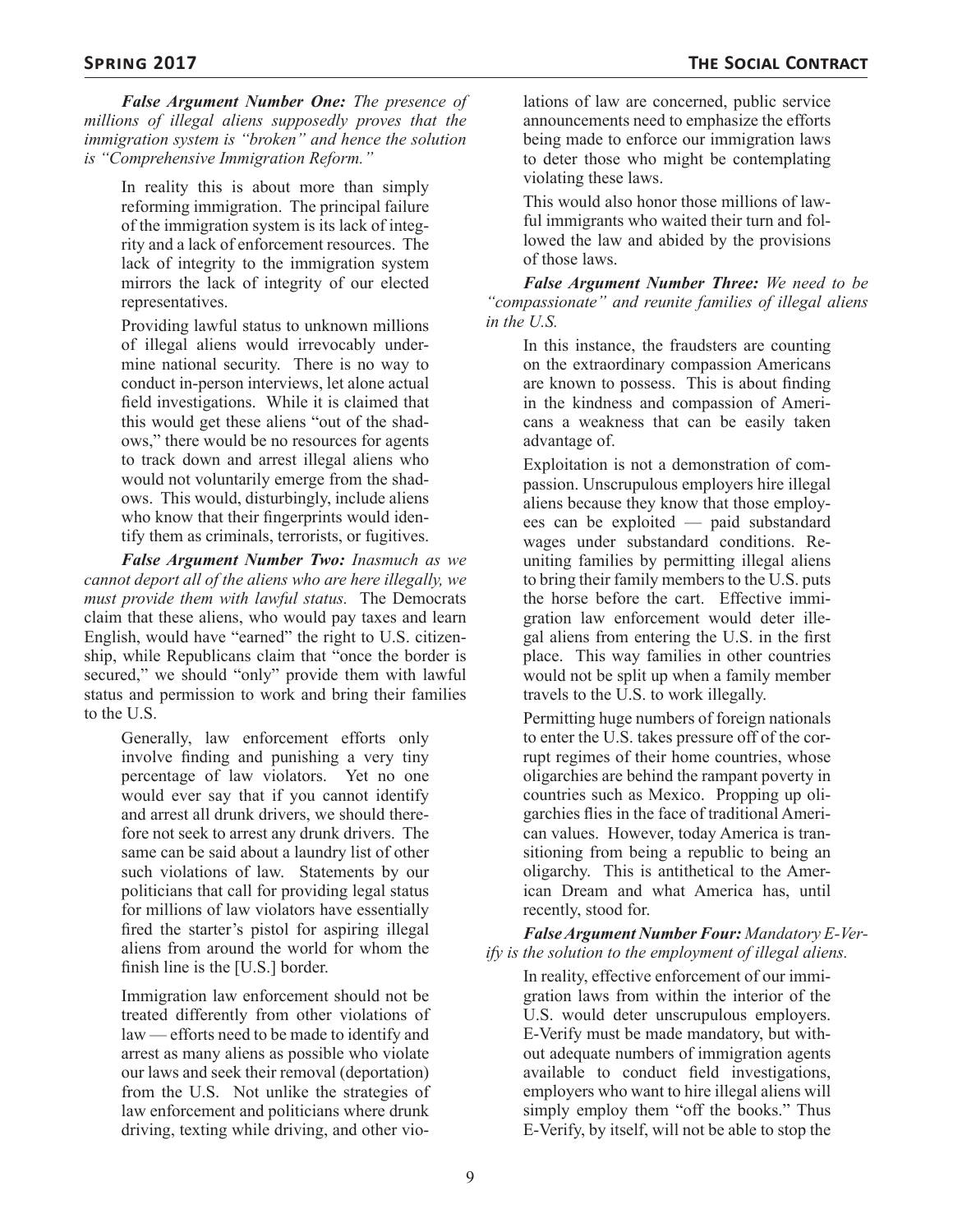criminal and corrupt practice of employers hiring illegal aliens.

Focusing on mandatory E-Verify while ignoring the abject shortage of enforcement personnel at Immigration and Customs Enforcement (ICE) is apparently designed to distract the majority of Americans from noticing the lack of enforcement resources. Proponents for Comprehensive Immigration Reform may call for hiring more Border Patrol Agents this is consistent with the notion that all that needs to be "fixed" is to secure the U.S.-Mexican border. However, they never call for hiring more ICE agents to enforce the immigration laws from within the interior of the U.S.

This means that employers who knowingly hire illegal aliens will most likely not be detected; illegal aliens will likely not be arrested or deported (removed). And this also means that immigration fraud will likely go undetected.

*False Argument Number Five: Our schools are failing to educate the huge numbers of STEM (Science, Technology, Engineering, and Mathematics) professionals that we need for America to be successful.*

> This lie has been perpetrated by a large number of organizations, ranging from the U.S. Chamber of Commerce to CEOs of Silicon Valley and other industries that have poured hundreds of millions of dollars into massive lobbying efforts to push this agenda. The goal of this effort is to drive down the wages of professionals.

> Consider that nearly every month newspaper accounts abound that disclose a long list of American companies that have fired their computer programmers and other highly skilled loyal employees. Most recently McDonald's fired 70 American accountants [and] replaced them [with] foreign workers…. The "shortage" of such employees was manufactured by unscrupulous employers who simply want to lower their labor costs.

#### **DON'T FORGET PRESIDENT JIMMY CARTER**

President Jimmy Carter ordered INS personnel to identify aliens who evade the inspections process as "undocumented immigrants." Carter recognized and exploited the political opportunities offered by massive illegal immigration. His use of deceptive language created a fraudulent impression to mislead Americans, not unlike the way that a con artist swindles his/her victims. Carter blithely ignored the way that his actions and mandates undermined national security threats. For Carter and others, creating a narrative that was conducive to their political agenda was far more important than protecting Americans.

Repeated deadly terror attacks have been conducted in the U.S. by radical Islamist terrorists who easily gamed the immigration system that was deliberately weakened by Mr. Carter.

It is estimated that nearly half of all illegal aliens in the U.S. did not enter the country without inspection, but actually were admitted at ports of entry and then, subsequent to admission, went on to violate the terms of their admission.



**President Jimmy Carter**

Nonimmigrant aliens, that is to say, aliens who were admitted for a temporary period of time for a variety of purposes, become deportable (subject to removal) if they violate the terms of their admission as required by the category of visa under which they entered the U.S. For example, this applies to aliens who remain beyond their authorized period of admission, accept unauthorized employment, or, in the case of foreign students, fail to maintain their status as students by failing their courses or failing to attend their schools.

#### **NOT ANTI-IMMIGRANT, BUT PRO-ENFORCEMENT**

Often journalists and politicians refer to those of us who want our immigration laws enforced as lacking compassion and being "Anti-Immigrant." This is one of those false accusations that has somehow taken hold in America today. We need to dispel it.

Anyone who is labeled as being "anti" anything faces a tough uphill battle. Consider that where the highly contentious issue of abortion is concerned, the two sides are described as being either "Pro-Life" or "Pro-Choice." Neither side is described as being, for example, "Anti-Life" or "Anti-Choice."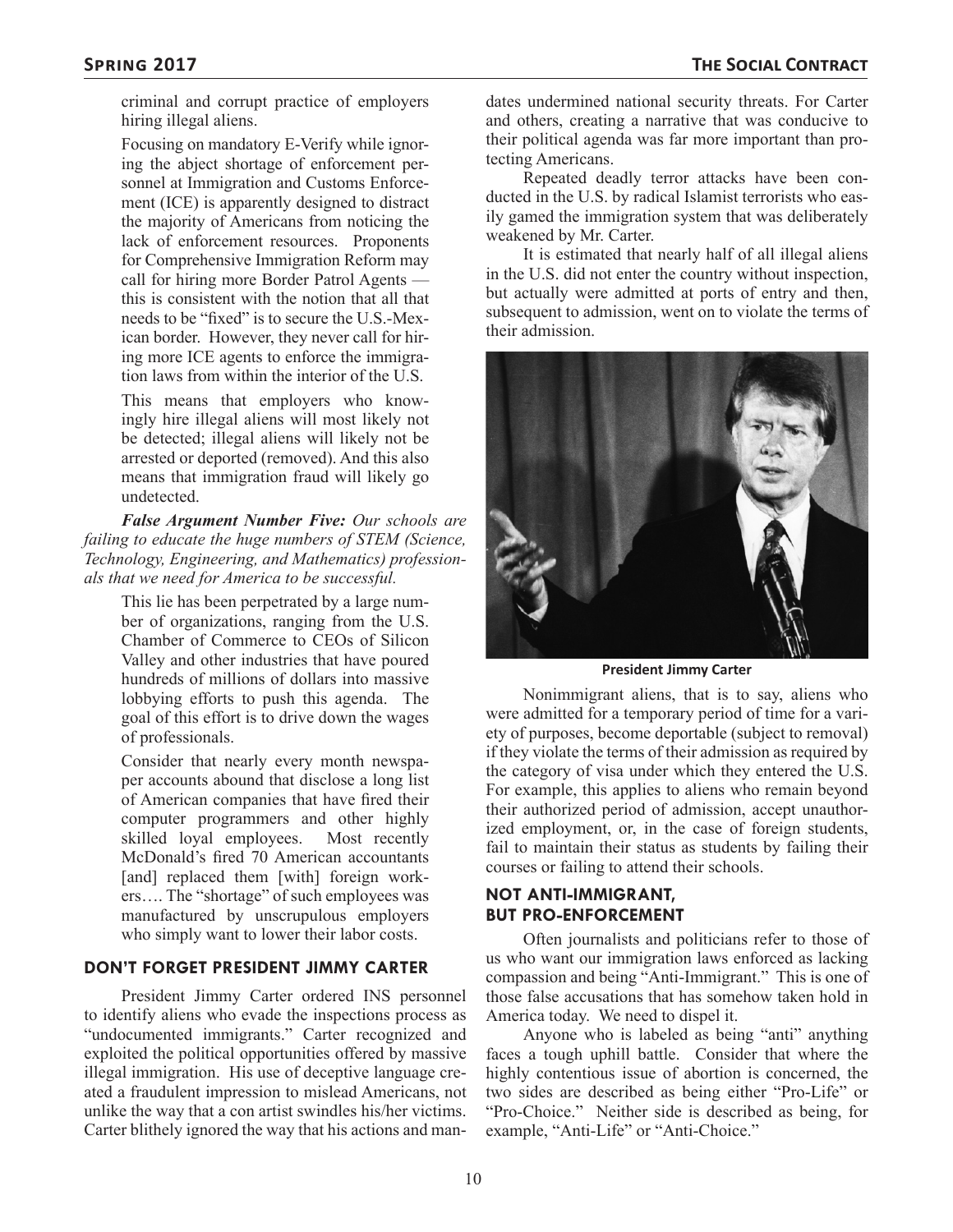In reality, anyone who favors secure borders and effective immigration law enforcement should actually be described as being "Pro-Enforcement." Anyone who is pro-enforcement is actually "Pro-Immigrant."

Our immigration laws were enacted to protect national security and the lives and livelihoods of Americans. They are completely blind on issues such as race, religion, and ethnicity.

While, under our immigration laws, American citizens have an absolute right to enter the U.S., aliens do not. This is not unique to America but is how all countries operate.

This is not unlike the homeowner who has the right — in fact, the imperative — to look through the peephole before opening the front door to his/her house before admitting a stranger, being careful not to let someone in who may pose a threat. We want to live in communities that are as crime-free as possible.

We want our schools to provide American students with first-rate educations that will qualify them for careers that will enable them to use their training and degrees to have the opportunity to be successful. This is the American Dream that all Americans, irrespective of race, religion, or ethnicity, want for themselves and their children.

In other words, Americans want opportunities to use their talents to be as successful as they can and want their children to have even greater opportunities than they have. Period!

#### **VISA FRAUD**

Failure to enforce our immigration laws undermines national security and public safety. Failures of the immigration system, including visa fraud, enable more foreign workers to enter the U.S. each month than the number of new jobs that are created.

Those who lie and commit fraud for gain are criminals. Usually that "gain" is money or something of material value. However, where immigration fraud is concerned, the gain is access to the U.S.

The ability of aliens to enter our country and embed themselves once here is a matter of national security and public safety. We live in a perilous era when members of ISIS and other terrorist organizations seek to enter the U.S. to commit crimes to fund and carry out their deadly terror attacks. Therefore, preventing these terrorists from carrying out that fraud is as important as is the necessity to prevent terrorists and criminals from running the physical borders of the U.S.

Effectively combating visa and immigration fraud is at least as essential to protecting Americans from international terrorists and transnational criminals as is securing our northern and southern land borders from aliens who seek to enter the U.S. without inspection.

Investigations into suspected fraud can untangle those webs of deception, but only if there are adequate numbers of investigators who can work those cases. This work is labor intensive and requires an appropriate number of personnel to get this job done. The immigration crisis we are currently experiencing is directly attributable to an abject lack of resources — by design.

Failures to investigate fraud allow those who perpetrate that fraud to escape detection and punishment. This encourages still more fraud, which creates a vicious cycle where more individuals are encouraged to file still more fraud-laden applications, creating an increasing burden on those who adjudicate applications and on those whose mission is to uncover fraud and those that perpetrate fraud. As the number of applications increases, the amount of time and resources that can be brought to bear against fraud dwindles. This encourages still more fraud.

What is generally not known is that approving an application is far less time-consuming than denying an application. An application for immigration benefits can be approved in minutes, while denying an application is an involved process that can take days — evidence has to be gathered, reports have to be written, and then any denials generally have to be reviewed by attorneys to make certain that the denials can stand up to anticipated challenges when appeals of the denials are filed.

All government agencies on the local, state, or federal level are also at risk of fraud when individuals provide false or misleading information to the agency they are interacting with.

Fraud involves an individual filing an application in which material facts are omitted or misrepresented to enable the person committing that crime to acquire something he/she would not be entitled to if all of the material facts were known.

We have all read stories about welfare cheats and those who commit tax fraud.

Most agencies take aggressive action to combat fraud to recover their lost funds and also to deter anyone who would even contemplate defrauding that agency.

When people cheat on their tax returns, they can expect the IRS to hunt them down and not only demand payment of the taxes they failed to pay initially, but also likely hit them with a hefty fine and penalty that may well be a multiple of the money they owe, because they concealed earnings or other sources of income. They may, in fact, face criminal prosecutions.

The expectation most people have of the IRS, namely that it will relentlessly discover their crimes and doggedly track them down, has been fostered through its reputation to aggressively enforce the laws under its jurisdiction. To reinforce this expectation, the IRS often stages highly publicized arrests of people who have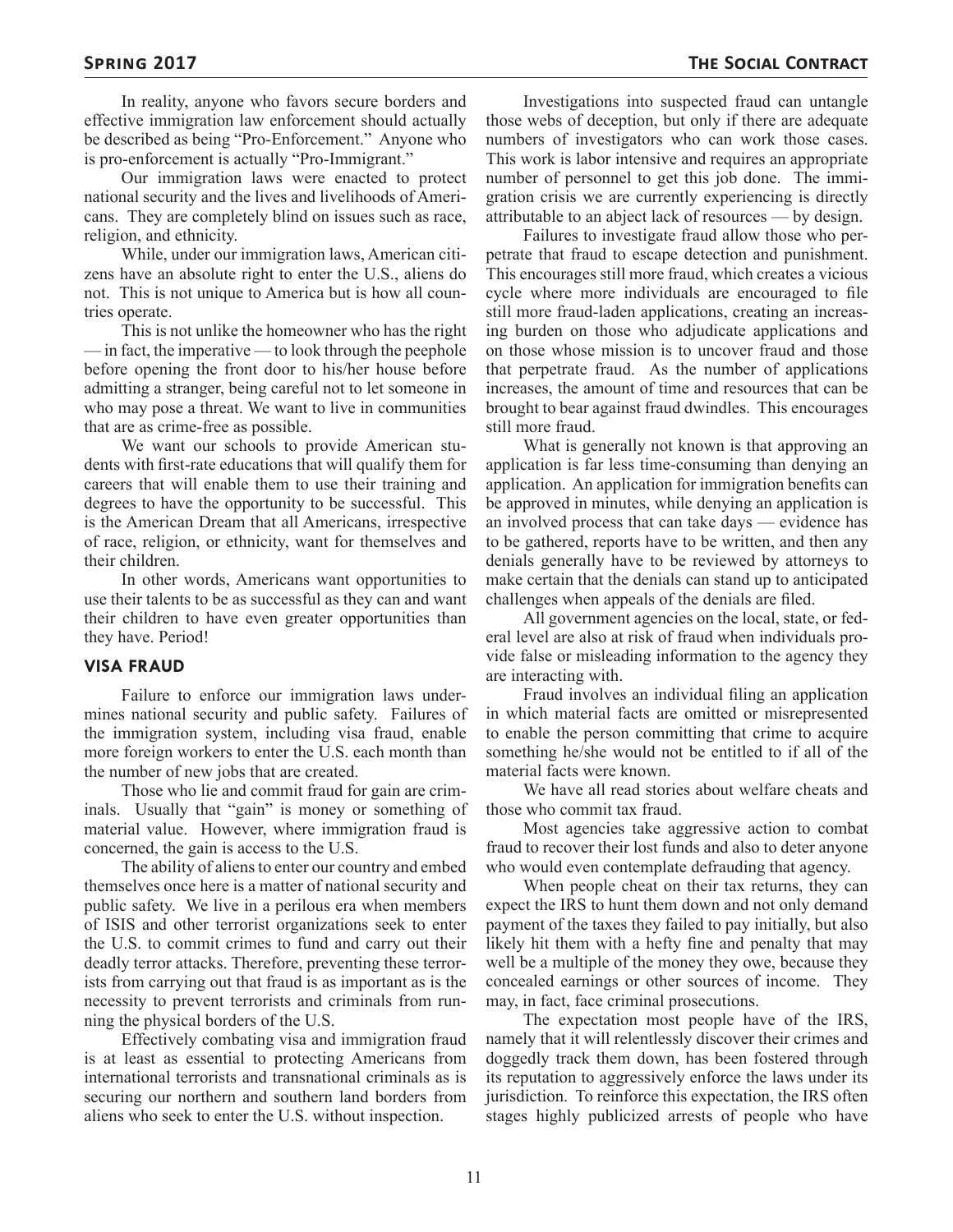committed fraud against the IRS. This includes extensive media coverage when IRS agents round up citizens from every walk of life, charging them with tax fraud as Tax Day (April 15) approaches. This effectively reinforces the public perception of the IRS as the federal agency that is not to be trifled with.

The IRS uses intimidation against those who might be contemplating committing tax fraud to convince them to file honest tax returns.

I refer to this tactic as "Deterrence Through Enforcement."

The message is clear — commit tax fraud and your crimes will be discovered and you will face severe punishment.

However, as I noted previously, where immigration fraud is concerned, there is an abject lack of resources dedicated to investigating fraud and bringing criminal charges against those who commit such fraud and/ or enter into criminal conspiracies. Rather than deter fraud, this *encourages* fraud and endangers national security and the lives of our citizens.

While politicians claim they want to write new laws to "fix" our broken immigration system, they never appropriate adequate funds to hire a sufficient number of ICE agents and other personnel to enforce the immigration laws from within the interior of the U.S. effectively.

Today the Transportation Security Administration (TSA) employs more than 45,000 people. Customs and Border Protection (CBP) employs more than 60,000 people including more than 20,000 CBP inspectors at ports of entry to screen people to keep out aliens who under our immigration laws are excludable because they would pose a threat to the safety and wellbeing of America and Americans.

CBP also employs approximately 20,000 Border Patrol agents to interdict smugglers who would enable individuals and contraband to circumvent the inspections process conducted at America's 325 ports of entry.

Since 2013, Immigration and Customs Enforcement (ICE) has not been divulging the number of its employees. The ridiculous claim of the Obama administration was that they don't want the "bad guys" to know how many there are. In reality I am convinced that they didn't want Americans to know how few there are.

ICE reportedly has "an estimated 5,800 deportation agents" (out of a bureaucracy of 20,000 employees, according to Politifact). Furthermore, it is estimated that over half of those agents are engaged in conducting investigations of violations of custom laws, which have nothing to do with immigration. Customs laws are all about collecting duties and tariffs and preventing contraband from entering the U.S.

This means that the primary task of some 3,000 ICE agents actually focus on the deportation of illegal aliens.

To further put this in perspective, there are more than 35,000 police officers in the New York City Police Department.

This is why we have an immigration crisis — illegal aliens and aspiring aliens have absolutely no fear of detection or arrest once they get past the Border Patrol or the inspector at a port of entry. They are further encouraged by politicians from both parties who insist that since we cannot arrest and deport all of the illegal aliens who are here, sooner or later, they will get lawful status if they can only enter the U.S. — one way or another.

This includes criminals and terrorists.

Consider the lunacy known as "Catch and Release," whereby Border Patrol agents are ordered to release illegal aliens whom they apprehend and simply provide them with the equivalent of a summons, a document known as a "Notice to Appear." The Border Patrol agents, out of anger and frustration, have come to refer to these documents as "Notices to Disappear," because they know that more than 90 percent of these aliens will simply discard those documents and never show up for a hearing.

What you may not know is that "Catch and Release" is hardly a new concept. It is how the Border Patrol has attempted to do its job for many decades. During the Obama administration these valiant and beleaguered agents had to resort to this insane tactic more than ever before.

Once those aliens head for the interior of the U.S., there are no ICE agents to follow up and track down any of these disappearing aliens. In fact, on those extremely rare occasions when ICE agents arrest illegal aliens, they may also have to play the game of "Catch and Release."

However, the INS perpetrated its own "Immigration Fraud" by reporting to Congress on how many aliens were apprehended, rarely if ever noting that ever so many illegal aliens were simply processed for deportation and released.

Considering the breadth and depth of immigration fraud and the profound impact it can have on America — undermining national security, public safety and the well-being of Americans and their ability to earn a decent living — you would think that immigration fraud would be a key area of concern for our politicians and journalists.

However, nothing could be further from the truth, even though the 9/11 Commission Report and the testimony of a long list of national security/counterterrorism experts before Congressional committees and subcommittees have identified immigration and visa fraud as keys for the entry and embedding tactics of terrorists.

For example, page 54 of the 9/11 Commission Staff Report on Terrorist Travel contained this excerpt: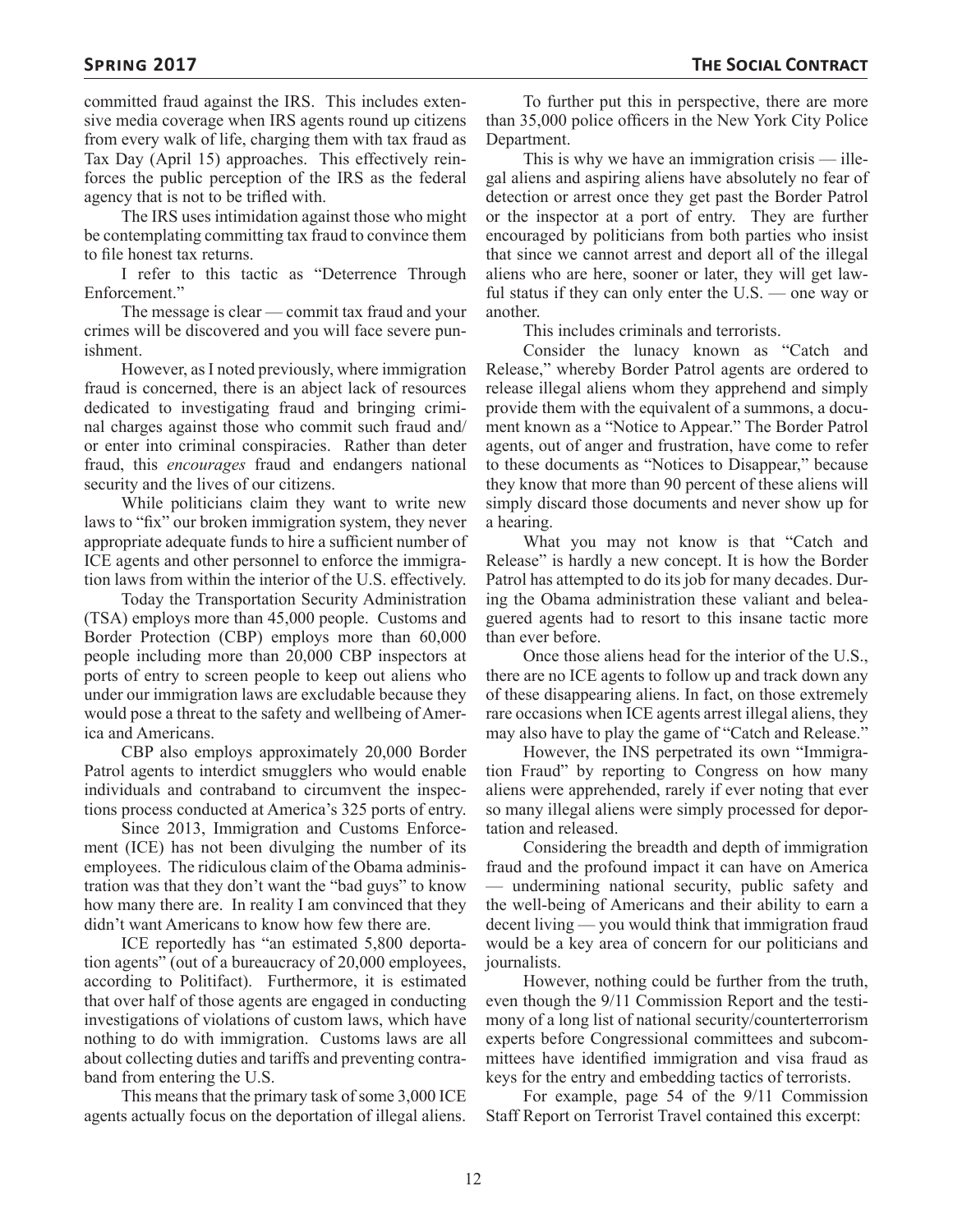Although there is evidence that some land and sea border entries (of terrorists) without inspection occurred, these conspirators mainly subverted the legal entry system by entering at airports.

In doing so, they relied on a wide variety of fraudulent documents, on aliases, and on government corruption. Because terrorist operations were not suicide missions in the early to mid-1990s, once in the U.S. terrorists and their supporters tried to get legal immigration status that would permit them to remain here, primarily by committing serial, or repeated, immigration fraud, by claiming political asylum, and by marrying Americans. Many of these tactics would remain largely unchanged and undetected throughout the 1990s and up to the 9/11 attacks.

Thus, abuse of the immigration system and a lack of interior immigration enforcement were unwittingly working together to support terrorist activity. It would remain largely unknown, since no agency of the U.S. government analyzed terrorist travel patterns until after 9/11. This lack of attention meant that critical opportunities to disrupt terrorist travel and, therefore, deadly terrorist operations were missed.

Please pay attention to the first sentence of the last paragraph; here it is again:

*Thus, abuse of the immigration system and a lack of interior immigration enforcement were unwittingly working together to support terrorist activity.*

This issue has been repeatedly noted in the 9/11 Commission Report, yet nothing has been done to enhance the enforcement of our immigration laws from within the interior of the U.S. Indeed, under the Obama administration interior enforcement of our immigration laws all but stopped.

In spite of the clear warnings issued by the 9/11 Commission about the nexus between immigration and visa fraud and the threat of terrorism, the Obama administration insisted on admitting thousands of refugees from Syria who cannot be vetted. This means that our officials, no matter how much time they may be given, will not be able to verify the true identities of those who claim to be citizens of Syria seeking refugee status.

The lack of an adequate number of investigators who can work those cases has plagued the immigration system for decades. Consequently, these failures to identify and investigate fraud can and, in fact, have enabled huge numbers of aliens who have perpetrated

fraud to escape detection, prosecution, and deportation. Some of these cases involved terrorists whose frauds went undetected until after they participated in deadly terrorist attacks.

Failures to identify, investigate, and prosecute those who perpetrate fraud encourage and embolden additional aliens worldwide to file fraud-laden applications. This creates the dreaded "backlog," resulting in pressure applied to the adjudications officers to work more quickly, to dispose of these cases at a faster pace. This makes it even more difficult to scrutinize the applications. The vicious cycle continues to accelerate.

After the attacks of September 11, 2001, the virtual mantra of our leaders in Washington was that in order to succeed the terrorists had to get it "right" only once. For our government to defeat the efforts of the terrorists to protect American lives, we had to get it "right" 100 percent of the time. Every alien who succeeds in gaming the immigration system creates the potential for the terrorists to get it "right," yet this clear threat to national security has been blatantly ignored by the Department of Homeland Security (DHS) and our leaders.

When the issue of stopping illegal immigration is discussed, the immediate knee-jerk response is to focus on the need to simply increase the number of Border Patrol agents and erect a fence on the southern border.

Last year the DHS issued a report, *Entry and Exit Overstay Report*, Fiscal Year 2015 that focused only on the arrival and departure of non-immigrant aliens (temporary visitors) though international airports and seaports but did not include aliens who were admitted at land border ports of entry.

The report noted that more than *400,000 aliens*  who had been admitted into the U.S. during 2015 failed to depart when they were supposed to. If land border entries were taken into account, that number of illegal aliens would have likely been considerably greater.

These aliens would have been able to enter the U.S. if CBP employed one million Border Patrol agents and if the mythical "Deflector Shields" from the Starship Enterprise were installed along that problematic border.

The only way to deal with aliens, who violate the terms of their admission through ports of entry, is for ICE agents to arrest them. Yet this important issue is another of those immigration failures that seldom sees the light of day on news programs that refuse to discuss the utter lack of resources to enforce our immigration laws from within the interior of the U.S.

On those all too rare instances when the issue of the enforcement of our immigration laws from within the interior of the U.S. is discussed, the need for mandatory E-Verify generally becomes the focus of that discussion, and the need to identify criminal aliens and seek their removal.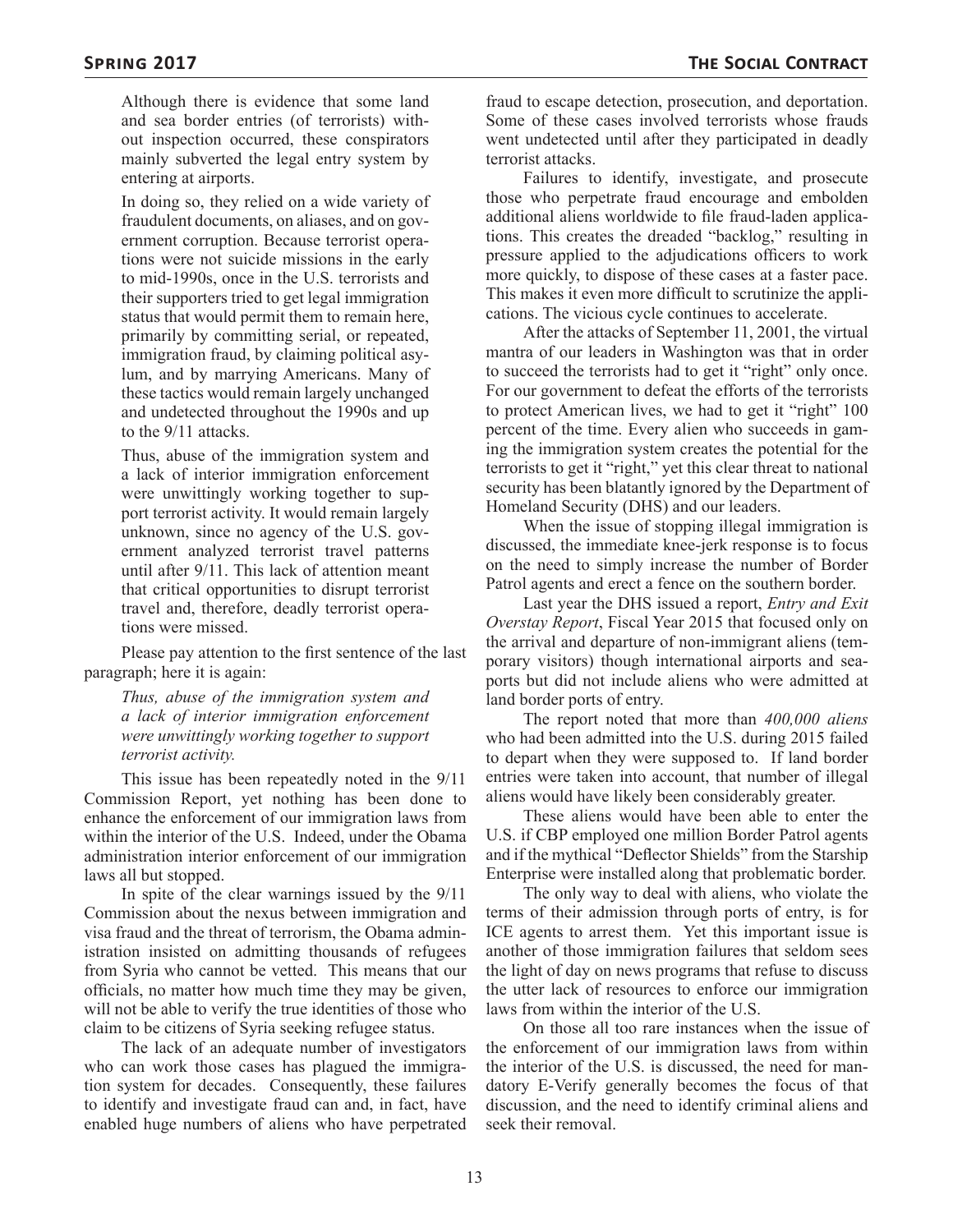It is more than a coincidence that the very same political "leaders" who demand that the government hires more Border Patrol agents never demand that more ICE (Immigration and Customs Enforcement) agents be hired to enforce the immigration laws.

The abject lack of resources for the enforcement of our immigration laws from within the interior of the U.S. is a problem that has plagued the immigration system for many decades. As far back as May 4, 1999, the House Subcommittee on Immigration and Claims conducted a hearing on the topic, "Designations of Temporary Protected Status and Fraud in Prior Amnesty Programs."

One of the witnesses at that hearing was a John Shaw, a true gentleman and former Assistant Commissioner for Investigations, Immigration and Naturalization Service. He was the official at the very top of the immigration enforcement program for the interior of the country.

On the day of that hearing in 1999 he testified about how the Commissioner of the Immigration and Naturalization Service, under whose "leadership" he worked, demonstrated utter disdain for the enforcement of our immigration laws. Consider this extract from his testimony:

In its determined efforts to establish control of the border by tightening security on the perimeter, Congress has seemingly ignored the critical, complementary roles and responsibilities of Interior Enforcement ... and these fall mainly on the shoulders of Investigations. I believe that the concept of Interior Enforcement, supported by a well-articulated strategy document, ought to be as familiar in the nomenclature of immigration enforcement as the concept, or term, Border Control. Although, I must admit that even in-house at INS, the Commissioner has said that Interior Enforcement is a term of usage invented by Investigations and devoid of meaning.

That Commissioner was Doris Meissner, whose disregard for the enforcement of our immigration laws — especially from within the interior of the U.S. — was reflected by the agency she directed. She was the Commissioner of the INS during the Clinton administration.

Meissner did everything in her power to make certain that the term "interior enforcement" was, indeed, "devoid of meaning." She continues to work against any efforts to enforce our immigration laws from within the interior of the U.S.

During her tenure as INS Commissioner, she created Citizenship USA (CUSA), which had the stated goal of naturalizing a record number of new citizens — at least one million, in roughly one year. A Justice Department, Office of Inspector General (OIG) report about this ill-conceived program, stated that when she assumed her position, Meissner was focused on vastly increasing the number of new citizens the INS could crank out. Not surprisingly, the number of applications for naturalization exploded.

## **GRUBER PROGRAM** for Global Justice and Women's Rights at Yale Law School presents the Gruber Distinguished Lecture in Global Justice T. Alexander Aleinikoff'77 United Nations Deputy High Commissioner for Refugees (2010-2015) **Rethinking the International Refugee Regime** Monday, February 8, 2016 4:30 pm **Room 127** Yale Law School, 127 Wall Street T. Alexander Aleinikoff, a leading scholar in immigration and 1. Alexander Missions, a leading school and immigration and<br>refugee law, is currently Visiting Professor of Law at Columbia<br>Law School and Huo Global Policy Initiative Research Fellow at<br>Columbia's Global Policy Initiative The was on assignment wint ne U.N. Secretarian the we formulate the served as the United Nations Deputy High Commissioner for<br>Refugees in Geneva from 2010 to 2015. Prior to his service with<br>the U.N., Aleinikoff was a profe Law School from 1981 to 1997. Yale Law School

She became consumed with the need to clear the backlog of applications. As a result she hired many more employees to adjudicate the applications. According to a subsequent report by the Justice Department's Office of Inspector General, these new hires did not have adequate training. She also re-engineered the entire naturalization process to streamline it. Among the ways that the process was "re-engineered" included not actually interviewing all of the applicants for citizenship and taking other shortcuts that enabled ultimately thousands of aliens who should not have been naturalized, including criminals, to become U.S. citizens.

In its first year, 1996, CUSA awarded citizenship to 1.2 million foreign nationals. The program, which ran through 2000, was vigorously promoted by President Clinton. Critics called it an election-year ploy to speed naturalizations for Democrat voters. Districts in heavily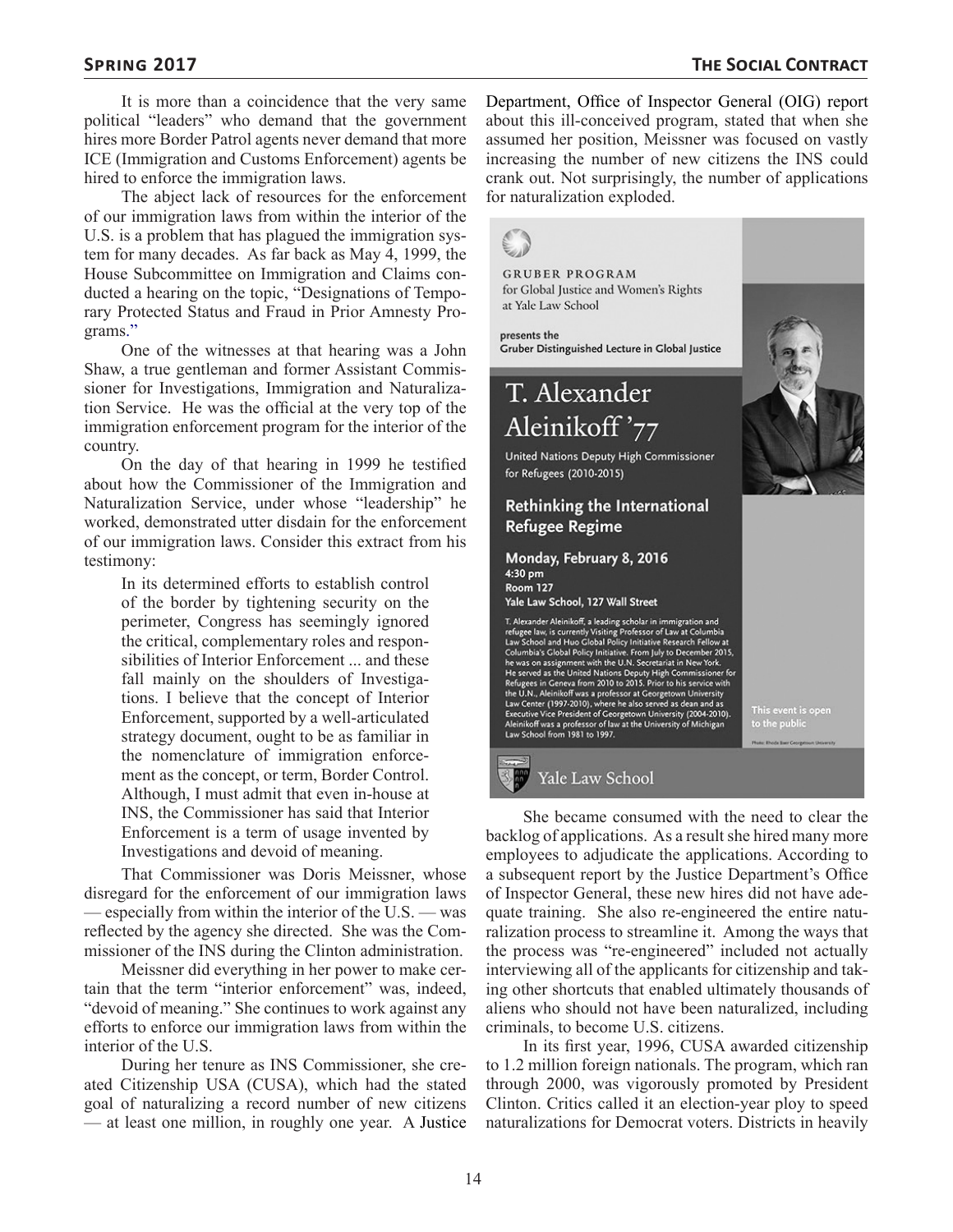Democratic Chicago, Los Angeles, Miami, New York City, and San Francisco were targeted.

One of the key persons involved in this program was T. Alexander Aleinikoff, who became one of Barack Obama's top immigration advisors. It was under Aleinikoff's leadership that U.S. citizenship was awarded to thousands of convicted criminals. Hundreds of thousands of naturalization applications did not undergo proper FBI fingerprint analysis, including 80,000 who had fingerprint checks that generated criminal records, but who were naturalized anyway.

Aleinikoff went on to become Dean of the Georgetown University School of Law, and then, in 2009, Deputy High Commissioner on Refugees at the United Nations. This is the agency that, in part, determines America's admission of refugees into the U.S. And both Meissner and Aleinikoff are senior fellows at the Washington-based Migration Policy Institute.

When, under the administration of President George W. Bush, the DHS was created in response to the terror attacks of September 11, 2001, the various missions of the former INS were split off into separate and unwieldy agencies under the DHS umbrella. The adjudication of applications for various immigration benefits went to a new agency, U.S. Citizenship and Immigration Services (USCIS).

The first Director of that agency was Eduardo Aguirre, who, according to his official bio on the USCIS website, apparently made clearing up the backlog of applications for immigration benefits his priority — as it had been for Doris Meissner.

Consider this portion of his DHS bio:

Director Aguirre fundamentally transformed the delivery of services by the U.S. immigration system. He leads a team of 15,000 who annually serve over 6 million applicants. The USCIS basic mission is to make certain that the right applicant receives the right benefit in the right amount of time, while preventing the wrong individuals from obtaining benefits. Under Director Aguirre's leadership USCIS established three basic priorities: eliminating the immigration benefit application backlog, improving customer service, and enhancing national security.

In that last sentence he made "enhancing national security" his third priority behind "eliminating the benefit application backlog" and "improving customer service"!

Aguirre has been an executive in international banking positions. Consider this further excerpt from his bio:

For over three decades Mr. Aguirre has traveled extensively in Latin America, Europe, and Asia, promoting economic growth, inter-

national trade, and business opportunities as a banker, civic leader, and representative of the U.S. government. He joined the Department of Homeland Security from the Export-Import Bank of the U.S. where he was appointed by President George W. Bush, and confirmed by the U.S. Senate, as Vice Chairman and Chief Operating Officer. From December 2001 to December 2002, he served as Acting Chairman of the Export-Import Bank and guided the agency through its Congressional reauthorization. During Mr. Aguirre's leadership the Bank reorganized its structure to become more market-focused and customer-driven while enhancing risk management.

Prior to joining Export-Import Bank, Mr. Aguirre served as President of International Private Banking for Bank of America. In this capacity, he ran a highly profitable unit of this industry leader. Over the course of his 24-year career with Bank of America, his team was consistently acknowledged for excellence in customer service and employee satisfaction.

I cannot make this statement strongly enough — I am not making any claim, whatsoever, that Mr. Aguirre had any involvement in the malfeasance allegedly committed by the Bank of America or any other organization. I have never seen anything that would even suggest any such connection.

However, I am concerned that the goals and culture of the banking industry are often in direct opposition and antithetical to the best interests of America and Americans. Banks are globalists. To a globalist borders are not lines of defense but impediments to wealth.

The Bank of America was one of the very first banks to accept Mexican identity documents known as *Matricula Consular* cards, which are issued to illegal aliens by the government of Mexico. These cards were the focus of a Congressional hearing in 2003 by the House Subcommittee on Immigration, Border Security and Claims. Among those testifying was Steven C. McCraw, then Assistant Director, Office of Intelligence, of the FBI.

McCraw made it clear that such cards are not only unreliable for use as identity documents for business purposes, but also created opportunities for criminals and terrorists to use those cards to obfuscate their true identities. He told the Committee:

These criminal threats are significant, but it is the terrorist threat presented by the Matricula Consular that is most worrisome. Federal officials have discovered individuals from many different countries in possession of the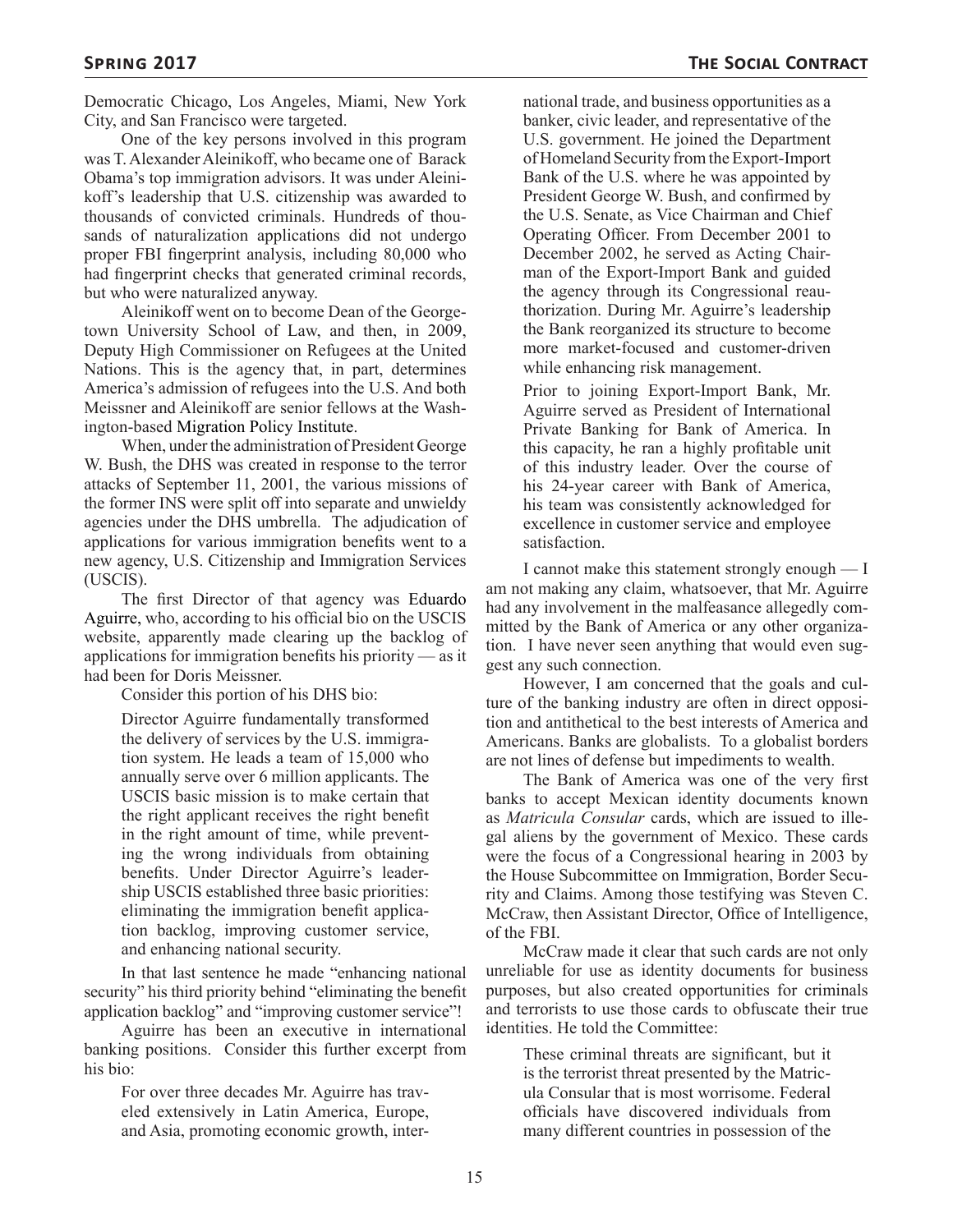Matricula Consular card. Most of these individuals are citizens of other Central or South American countries. However, at least one individual of Middle Eastern descent has also been arrested in possession of the Matricula Consular card. The ability of foreign nationals to use the Matricula Consular to create a well-documented, but fictitious, identity in the U.S. provides an opportunity for terrorists to move freely within the U.S. without triggering name-based watch lists that are disseminated to local police officers. It also allows them to board planes without revealing their true identity. All of these threats are in addition to the transfer of terrorist funds, mentioned earlier.

In the 2004 article, "Terror route seen in bank program," the *Washington Times* reported that Bank of America honored the SafeSend program that enables people to send money directly from the U.S. to Mexico.

What is unfathomable is how, all too often, the leadership at the immigration enforcement agencies has not come from within the agency, but all too often are individuals who have no law enforcement background. To my knowledge, this has never happened at any other law enforcement agency.

#### **SHORTCOMINGS WITH FINGERPRINTING**

The need to identify and remove (deport) criminal aliens from the U.S. is widely recognized. But what needs to be considered is how DHS can identify criminal aliens in the first place, and whether there is an adequate number of agents to do this critical job where innocent lives hang in the balance.

The public perception is that when an individual is fingerprinted, a magic computer spits out page after page of accurate information about that person. While this is sometimes true, where foreign criminals are concerned, if that person has never before been arrested or fingerprinted in the U.S. and lies about his/her actual identity, it is entirely possible that the computer will not identify any relating information about that individual. Law enforcement officers will have to rely on the information that he provides to those who arrest him.

If such an individual claims to have been born in the U.S., then it is entirely possible that ICE will not be notified about him, even if that police department cooperates with ICE. Of course where Sanctuary Cities are concerned, no matter what the defendant says about immigration status, ICE will not be notified.

We often hear about how someone "fell through the cracks in the system" and went on to commit more crimes. This lack of personnel to accurately identify criminal aliens in custody is far greater than a mere "crack." It is bigger than the Grand Canyon!

Because of this haphazard situation, the actual number of criminal aliens in the U.S., as reported by the various government agencies, may well be much higher than published statistics claim.

Therefore it is essential that an adequate number of INS personnel be assigned to interviewing prisoners in the many local and state prisons to determine if prisoners in custody are U.S. citizens or aliens who should be subject to deportation. If an alien runs our borders and is subsequently arrested by local police or other law enforcement agencies, simply running that person's fingerprints will likely not disclose the true identity of such illegal aliens or even the fact that they are aliens.

It is not uncommon for aliens from Latin America to claim to be from Puerto Rico. Likewise, illegal aliens from Jamaica, Trinidad, and other Caribbean countries often claim to have been born in the U.S. Virgin Islands, thereby violating 18 U.S. Code  $\S 911$  — False Claim to U.S. Citizenship, a felony that is described below:

*Whoever falsely and willfully represents himself to be a citizen of the U.S. shall be fined under this title or imprisoned not more than three years, or both.*

False claims to U.S. citizenship by illegal aliens are common, but it takes a highly skilled immigration agent to break such false claims. Aliens who succeed in conning local jail officials into believing they are U.S. citizens, when in fact they are aliens, will never be deported.

While the laws of nature are immutable, legislated laws are meaningless unless violations of those laws are uncovered and appropriate action is taken by law enforcement officers.

#### **E-VERIFY AND EMPLOYMENT AUTHORIZATION**

Certainly the use of E-Verify *must* be made mandatory for all employers. However, that alone won't stop aliens from entering the country and taking jobs that should go to Americans.

ICE agents need to be available to conduct investigations of employers to make certain that they are not defrauding the E-Verify system. These agents are needed to audit the applications and physically conduct investigations at various job sites, and, where appropriate, arrest illegal aliens to deter them from entering the U.S. and to deter those aliens who were legally admitted with visas that did not provide them with the lawful authority to work in the U.S.

However, we need to keep in mind that the immigration system is not unlike a balloon. If you squeeze a balloon at one place it will bulge at another place. Even if it became impossible for illegal aliens to be employed in the U.S., aliens who are determined to work in the U.S. would simply commit immigration fraud in order to get lawful status to enable them to work in the United States.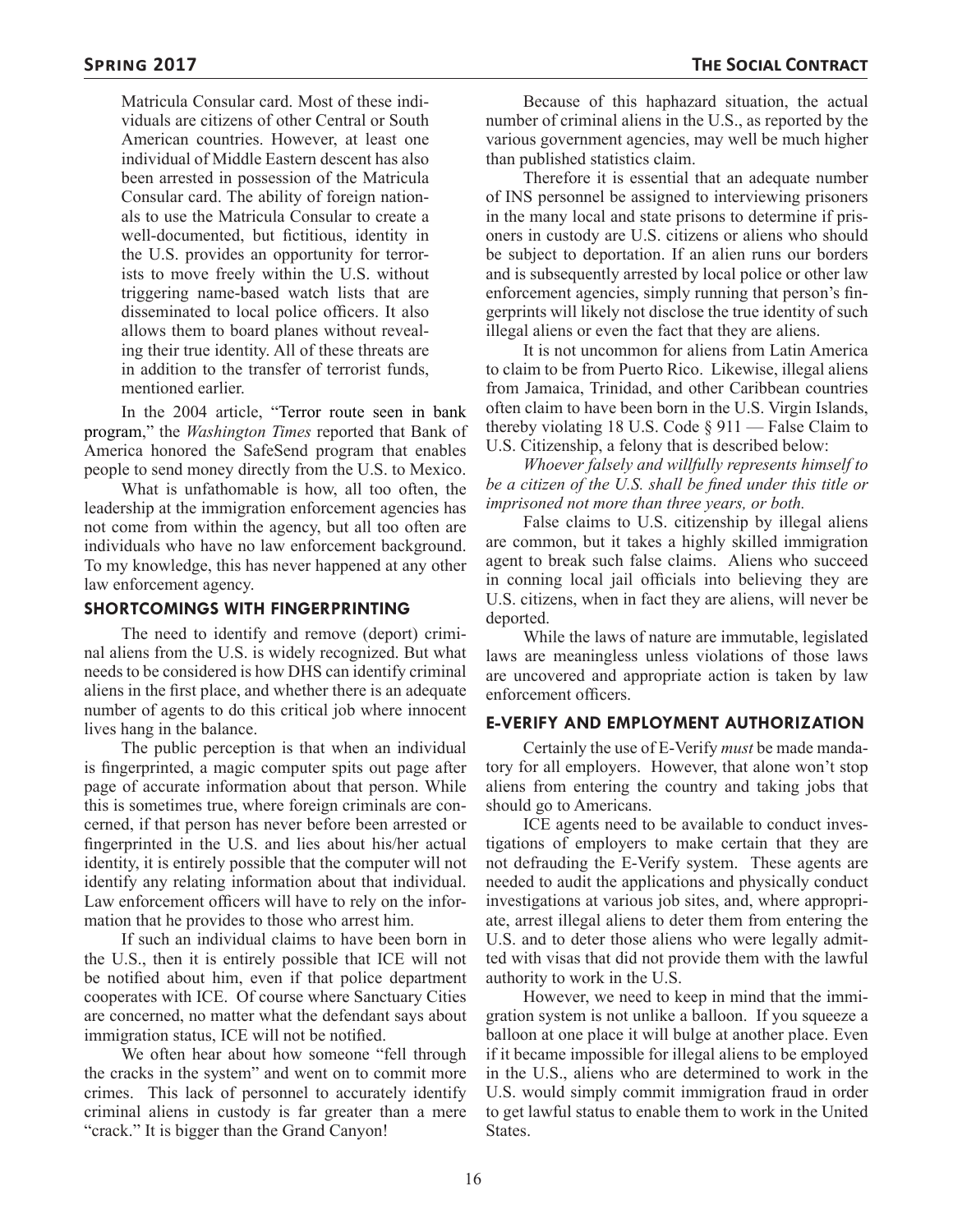When political leaders from both the Democratic and Republican parties insist that the only "solution" to the current illegal immigration crisis is to provide illegal aliens with employment authorization, they simply encourage a human tsunami of aliens from around the world to cross our borders, convinced that ultimately they will be granted employment authorization and, depending on which political party is in power, whether they will also receive U.S. citizenship as a further reward for their violations of our borders and immigration laws.

This is a manifestation of the desire of our duplicitous political leaders from both parties to make certain that nothing is done to discourage or impede the huge numbers of foreign workers and foreign students from entering our country — even if it undermines national security and public safety.

#### **TRADITIONAL IMMIGRATION FRAUD**

Immigration fraud, as discussed previously, generally falls into two broad categories — document fraud and fraud schemes. Furthermore, immigration fraud is generally perpetrated by aliens to enter and then to operate freely within the U.S. In the parlance of the 9/11 Commission, this ability to operate freely in the U.S. is known as *embedding*. I have come to refer to this as "hiding in plain sight."

Companies also may commit immigration fraud to facilitate their ability to bring in foreign workers to displace American workers. They fraudulently claim that these foreign workers are "exceptional," yet the only thing exceptional about them is their willingness to work for exceptionally low wages under exceptionally adverse conditions.

USCIS operates under the aegis of the Department of Homeland Security and adjudicates applications for immigration benefits for aliens. Among the benefits are the granting of political asylum, authorizing aliens to change their nonimmigrant status so that they may, for example, attend school in the U.S., conferring lawful immigrant status upon aliens, providing such aliens with Alien Registration Receipt Cards (Green Cards) to signify this status, and finally naturalizing aliens, thus conferring U.S. citizenship upon them.

USCIS is also the agency that processes the applications for the administration's controversial DACA Program, which has enabled hundreds of thousands of illegal alien DREAMERS to file for temporary lawful status. While this program has been "sold" to the American public as involving "children," in reality these "kids" may be as old as 31 years of age.

All that these illegal aliens must do is file an application in which they *claim* that they entered the U.S. prior to their sixteenth birthday. There are no interviews and no field investigations. The approval rate for this program is well over 90 percent.

Let's not lose sight of the fact that we are talking about illegal aliens who entered the U.S. *without inspection*. They have trespassed on America. Only they know who they are, when they got here, and what their actual backgrounds are. Yet Mr. Obama provided hundreds of thousands of these illegal aliens with lawful status, ordering the hapless employees at USCIS to take at face value the word of aliens whose identities and backgrounds cannot be verified.

USCIS is already overwhelmed with its workload, yet this inept agency and its beleaguered employees would be pressed into service to process potentially tens of millions of applications for any legalization program that our politicians promise (threaten?) they want to foist on America and Americans.

USCIS processes approximately 6 million applications for various immigration benefits annually, including conferring U.S. citizenship upon hundreds of thousands of lawful immigrants through the naturalization process.

Fraud is a serious issue for this adjudications process, undermining its integrity. Again, this issue and the threats it poses to national security were amply discussed by the 9/11 Commission, insofar as the tactics for terrorists to embed themselves in the U.S. are concerned.

The Immigration and Nationality Act of 1965 includes a section of law that enumerates the categories of aliens that are excludable from the U.S. The list of excludable classes of aliens includes aliens who suffer from dangerous communicable diseases, or from severe mental illness, fugitives from justice, convicted felons, spies, terrorists, war criminals, human rights violators, and aliens whose presence would undermine national security and/or public safety.

Finally, aliens who are likely to become public charges or would seek employment that would displace Americans who are similarly employed, or, by providing unfair competition, would drive down wages and/ or working conditions of Americans, are not supposed to be admitted

Aliens who know that they cannot be lawfully admitted into the U.S. because they belong to one or more categories of excludable aliens but are determined to enter the U.S. nevertheless have two basic options to gain entry. First, they can enter without inspection by evading the inspections process conducted at ports of entry by the Inspectors of CBP (Customs and Border Protection), an arm of the Department of Homeland Security). This can be done by running America's northern or southern borders or by stowing away on a ship or otherwise entering illegally along America's 95,000 miles of coastline.

Second, they can engage in immigration fraud by seeking to enter the U.S. by assuming a false identity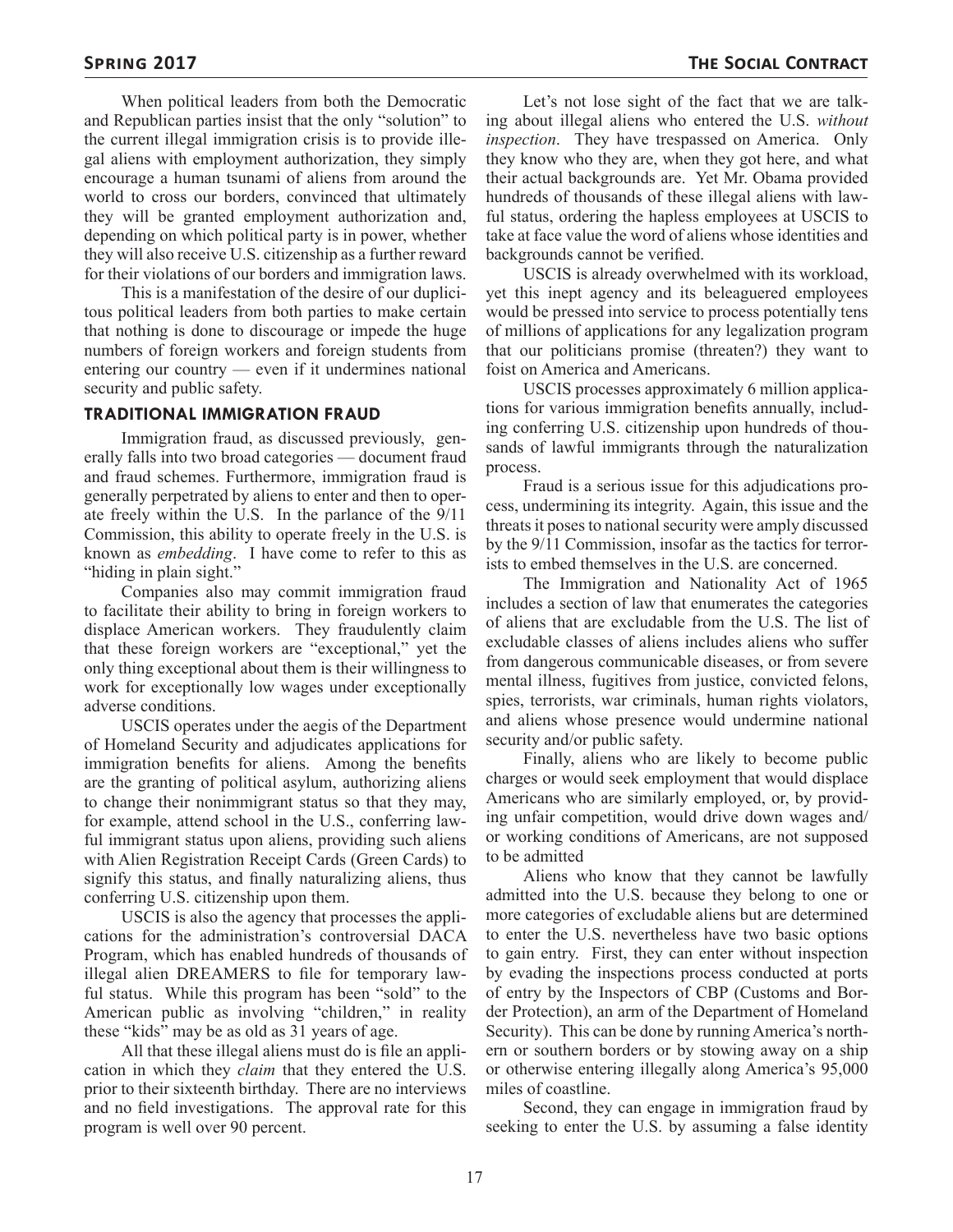through the use of counterfeit or altered passports and travel documents, or by bribing a passport official of another country to provide them with an authentic passport that misrepresents their true identity because they know that their true identities or backgrounds would bar them from entering the U.S. This includes aliens with criminal histories who may also be fugitives from justice in other countries and/or aliens who are engaged in terrorism or are affiliated with terrorist organizations.

These individuals use immigration fraud to mask their true identities the same way that a chameleon uses changes in coloration in order to hide in plain sight.

Some aliens may not have criminal histories and are not known to law enforcement authorities or intelligence authorities, but intend to work illegally in the U.S. and misrepresent material facts when they apply for visas to enter the U.S., or when they are interviewed by a CBP inspector at a port of entry into the U.S.

Sometimes aliens will apply for a job that will enable them to get a visa to enter the U.S. As an INS agent in the late 1970s, I became aware of a large number of aliens from Jamaica and Panama who had been admitted into the U.S. on agricultural work visas to work in the orange groves of Florida and the apple orchards of upstate New York. Most of these aliens never reported for work on those farms, but simply used the visas they received as a means of entering the U.S.

I encountered and arrested many such illegal aliens when I worked with members of the NYPD to investigate a number of extremely violent drug posses that were operating in New York City trafficking in marijuana and cocaine. Most of the members of the posses were deportable aliens who had entered the U.S. through ports of entry with those agricultural work visas.

We found that some of these aliens had hooked up with a small number of Navy recruiters who were being pressured by their superiors to meet enlistment quotas. These recruiters entered into a criminal conspiracy to provide these illegal aliens with false identity documents so that they could enlist in the Navy and the Marine Corps.

Members of what was then the Office of Naval Intelligence, today known as Naval Investigative Service (NIS, now known as NCIS), joined in the investigation as did members of the Bureau of Alcohol, Tobacco and Firearms (ATF). Many of these aliens went AWOL after they completed tactical combat training, stole highpowered weapons, and subsequently used their military training to carry out a series of extremely violent, commando-style bank robberies throughout the New York City area.

We ultimately arrested a large number of these violent illegal aliens. Working closely with the NYPD, I helped bring federal criminal charges where appropri-

ate, while many of these thugs were simply charged in state court with murder, armed robbery, and other such crimes.

Meanwhile, the Naval Intelligence officers dealt with the recruiters for their crimes.

To tie up the last of the loose ends, I lodged detainers with the local prison officials to make certain that once these criminals were released from prison, they would be immediately taken into immigration custody to arrange for their deportation from the U.S.

Back then there was no question that such detainers would be honored — unlike today, where out of a bizarre concept of "compassion" such detainers would be blatantly ignored and criminal aliens would likely be released back into their communities, where they could continue their criminal "careers."

This is why I am vehemently opposed to the enlistment of illegal aliens in our military. The notion of providing individuals whose true identities may not be verified with access to our military bases and tactical firearms training is the stuff of nightmares.

However, I suspect that, for all too many of our elected officials, our national security and public safety are not important.

The entry tactic of aliens obtaining work-related visas and then not reporting to their jobs is not limited to agricultural visas. Some aspiring illegal aliens enroll in schools, enter the U.S. with student visas, such and then fail to attend those schools.

Additionally, there are various criminal enterprises that can conspire with aliens who seek to enter the U.S. by creating the illusion that they have a job offer. These criminal enterprises may then submit visa applications for aliens to enable them to enter the U.S. with a visa to which they would not have been entitled if all of the facts were known.

ICE disclosed that a New York City attorney was sentenced to five years for operating such a fraud scheme. What is significant is that this attorney, Earl Seth David, operated his fraud scheme for many years, and reportedly at least 25,000 aliens availed themselves of his "services" to acquire legal status by committing fraud. When his law license was suspended in 2004, he continued to practice law, and apparently applications filed by his law firm continued to be processed by immigration authorities.

If this doesn't provide sufficient evidence of massive incompetence by ICE, consider that, according to its own press release, in 2006 David fled to Canada when he found out his law firm was under criminal investigation, and was able to continue to receive funds from his fraud scheme in Canada.

Furthermore, while being convicted of a serious felony, he committed multiple felonies involving many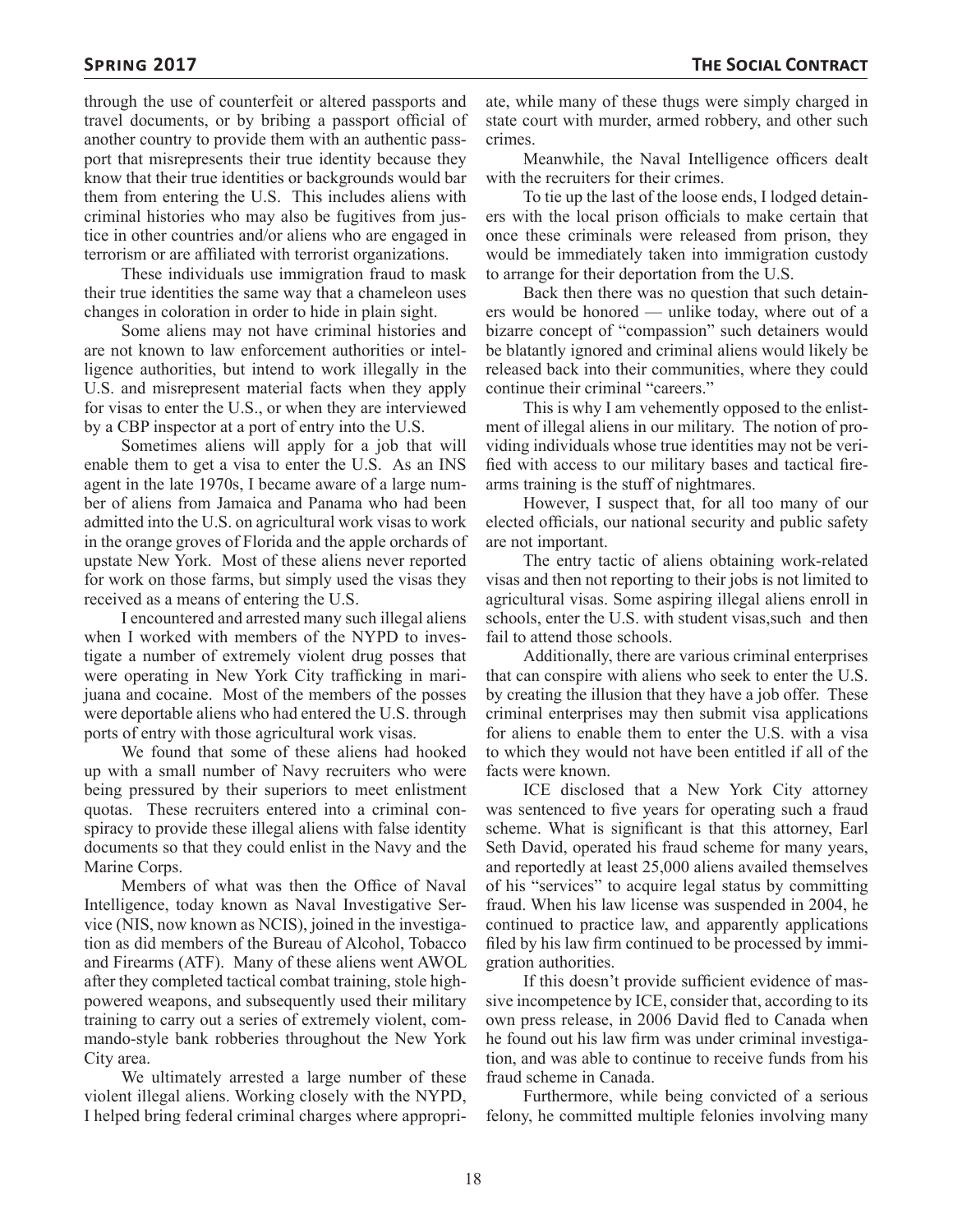sections of law that involve massive criminal conspiracies, corruption of government officials, and the use of a highly sophisticated set of schemes. His punishment was minor considering the major crimes he committed and the impact that those crimes continue to have. Consider that there were apparently no efforts to identify the tens of thousands of aliens who may now be "legally" residing in the U.S. thanks to his work. By not seeking to arrest these many thousands of alien clients, the government once again failed to deter aliens from engaging in fraud.

#### **FOREIGN STUDENTS POSE DANGER**

Aliens who enter the U.S. with student visas may also pose a serious threat to national security. For years I have been warning about the danger of educating our adversaries. What is the point of educating "Engineers of Jihad" at U.S. universities? The legal immigration system allowed al-Qaeda-linked terrorists to attend American colleges and roam free among us.

Sometimes bogus schools provide the appropriate documentation to enable aliens to enter the U.S. as students, where the schools are actually "mills" that crank out the appropriate paperwork, for a fee. These "schools" may not even exist in a physical building.

The problem is that currently more than 9,000 schools are authorized to file the appropriate applications for foreign students. Some of these schools teach hair dressing, woodworking, and pet grooming.

Certainly there is nothing wrong with running a training facility to teach any skill, but the likelihood that someone, especially from a Third World country, would travel half-way around the world and pay hefty tuition fees to learn to groom pets is highly suspect, at best. Yet the lack of personnel at ICE to conduct these essential investigations makes it easy for some of these bogus schools to operate for many years before they are  $\text{detected}$  — if, in fact, they ever are determined to be bogus.

In fact, the lack of integrity to the foreign student program depends on foreign student advisors, employed by the schools, to keep track of foreign students and notify immigration authorities if students fail to attend their schools or to maintain a passing grade level. In the case of legitimate schools, this generally does not pose a problem. The foreign student advisors of these schools generally dutifully report foreign students who fail to maintain their status as students.

However, when the school exists simply to produce applications to be used by foreign students, the "wolf is truly guarding the hen house!"

In any event, when foreign students go missing, the lack of ICE agents means that when these aliens play the game of "hide-and-seek," they hide, and ICE has no one available to seek them.

In 2014, ABC News aired "Lost in America: Visa Program Struggles to 'Track Missing Foreign Students."" The segment noted,

The Department of Homeland Security has lost track of more than 6,000 foreign nationals who entered the U.S. on student visas, overstayed their welcome, and essentially vanished — exploiting a security gap that was supposed to be fixed after the Sept. 11, 2001 terror attacks.

"My greatest concern is that they could be doing anything," said Peter Edge, the U.S. Immigration and Customs Enforcement official who oversees investigations into visa violators. "Some of them could be here to do us harm."

ABC News found that immigration officials have struggled to keep track of the rapidly increasing numbers of foreign students coming to the U.S. — now in excess of one million each year. The immigration agency's own figures show that 58,000 students overstayed their visas in the past year. Of those, 6,000 were referred to agents for followup because they were determined to be of heightened concern.

"They just disappear," said Sen. Tom Coburn, (R-OK), "They get the visas and they disappear."

Coburn said since the Sept. 11, 2001 terror attacks, 26 student visa holders have been arrested in the U.S. on terror-related charges.

Tightening up the student visa program was one of the major recommendations made by the 9/11 Commission, after it was determined that the hijacker who flew Flight 77 into the Pentagon, Hani Hanjour, had entered the U.S. on a student visa but never showed up for school.

Despite repeated concerns raised by Congress, federal immigration officials have also continued to grant schools certification to accept overseas applicants even if the schools lack accreditation, state certification, or any obvious measure of academic rigor.

There are now more than 9,000 schools on the government approved list. The list includes such top-flight American colleges as Harvard and Yale, but it also includes 86 beauty schools, 36 massage schools, and nine schools that teach horseshoeing. Foreign students can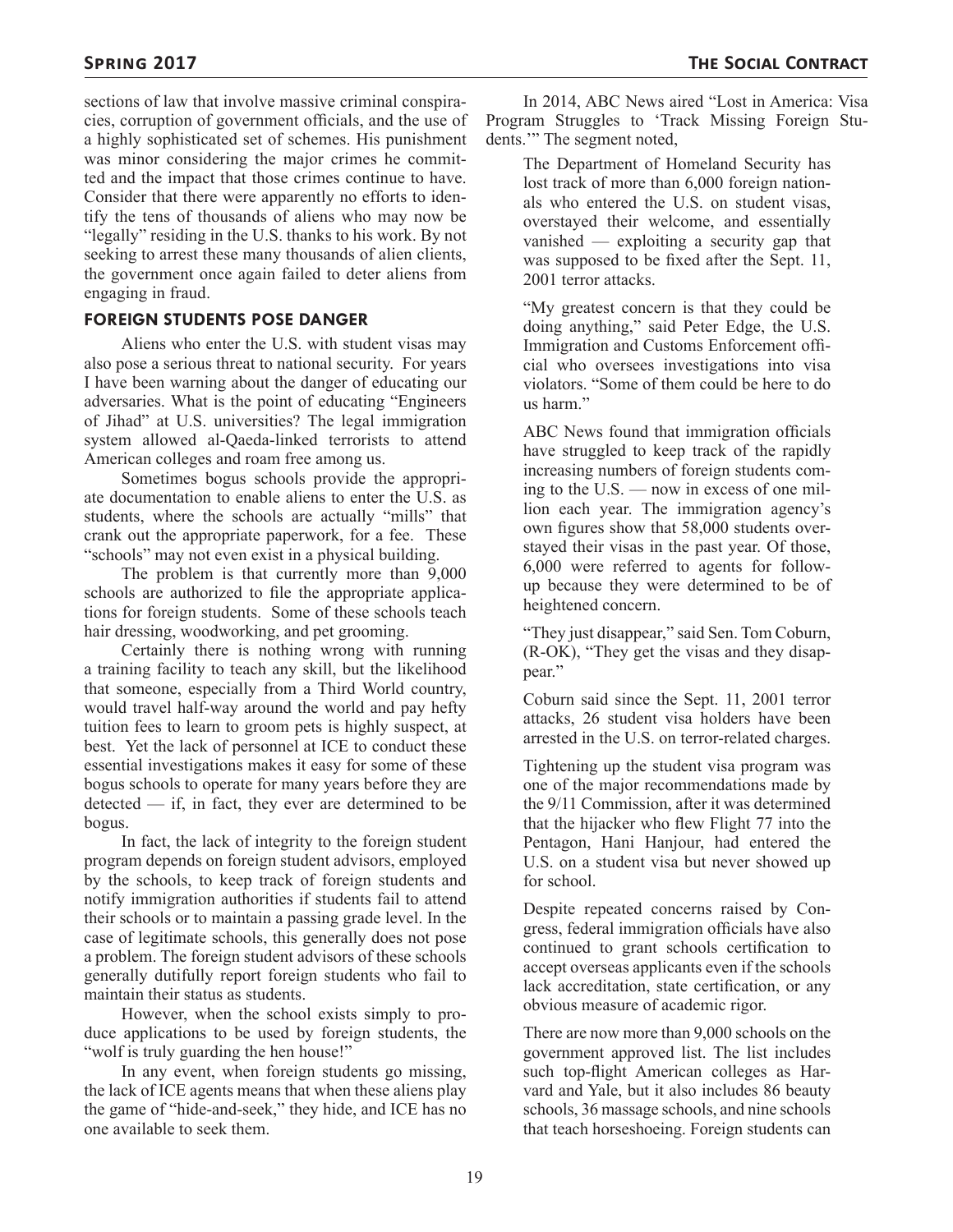enter the U.S. on a visa to study acupuncture, hair braiding, or join academies that focus on tennis and golf.

Once the student arrives in the U.S., it is up to the schools to keep track of the visa-holder's whereabouts — and report to the government if they repeatedly miss class.

That is a serious concern, Coburn said, because a number of for-profit schools appear to have been operating with a primary goal of selling visas, not educating students.

Once in the U.S., aliens who had been admitted as nonimmigrants, that is to say, for a temporary period of time, may decide, for whatever reason, to remain permanently in the U.S. In point of fact, they may have entered the U.S. initially planning to not leave when required, and entered with the intentions of not only remaining in violation of their authorized period of admission, but working in violation of our immigration laws.

These arriving foreign visitors lied when they were interviewed to the CBP inspector at the airport or other port of entry when they entered the U.S., when they answered questions about their purposes for entering the U.S. and the length of time they planned to stay. They may well have completed the charade by providing the inspector with a return airlines reservation for a flight they had no intentions of taking. That ticket was provided simply to convince the inspector at the port of entry that the alien would be leaving when he said he would.

Furthermore, if the inspector decided to hold the alien for an exclusion hearing by an Immigration Judge, that ticket would likely convince the judge of the sincerity of the alien.

The Illegal Immigration Reform and Immigrant Responsibility Act of 1996 contained many provisions to bolster the enforcement of our immigration laws. One of the provisions was the requirement that a biometric system be created that would track the arrival and departure of aliens, to know when nonimmigrant aliens who were admitted for a temporary period failed to depart from the U.S. when they were supposed to.

It is important to note that there are other ways that aliens may also violate the terms of their admission into the U.S. For example, aliens who are admitted as tourists must not be gainfully employed. When aliens accept such illegal employment, they become deportable (removable). Aliens who are admitted to attend schools and then fail to attend those schools are similarly removable for violating their immigration status, as are aliens who are admitted to work in the U.S. and fail to go to their authorized jobs. The point is that aliens may violate their terms of admission even before they overstay their authorized period of admission.

### **CURSORY INSPECTION PROCESS**

CBP inspectors have a minute or two to do the most cursory of interviews of people seeking U.S. entry. The first issue is to make certain that the applicants for admission are who they claim they are. The next task is to separate aliens from citizens. Citizens may never, under any circumstances, be denied entry into the U.S. Aliens, on the other hand, must provide evidence that they are not on any watch lists that screen for terrorists, criminals, and others whose presence, under our immigration laws, would be harmful to the U.S. or its citizens. Aliens must prove they have the financial wherewithal to not be likely to work in the U.S. in violation of the law. Aliens who seek to deceive the CBP officials may have "show money," which is the term we used to describe a wad of bills that do not belong to the alien presenting them, but will be given back to the person or organization that lent it to them to provide (false) evidence of financial self-sufficiency to pay for expenses in the U.S.

Aliens are supposed to provide an address in the U.S., but when aliens seek to tour across the country, often those addresses are less than worthless.

The Office of Biometric Identity Management (OBIM) supports the DHS's responsibility to protect the nation by providing biometric identification services that help federal, state, and local government decision makers to accurately identify the people they encounter and determine whether those people pose a risk to the U.S. OBIM supplies the technology for collecting and storing biometric data, provides analysis, updates its watchlist, and ensures the integrity of the data. OBIM was created in March 2013, replacing the U.S. Visitor and Immigration Status Indicator Technology (US-VISIT) program. OBIM is part of the National Protection and Programs Directorate. The DHS website makes it clear that this program is vital for our nation and our citizens, yet it is still not fully implemented.

Once again, the abject lack of ICE agents guarantees that nothing can or will be done to track down and arrest these illegal aliens who, although they did not evade the Border Patrol, defrauded the visa process and the inspections process conducted at ports of entry by CBP. Stop and think about the lack of agents to arrest illegal aliens. Simply *tracking* illegal aliens is absurd because those aliens are not arrested and deported (removed).

Simply tracking aliens who violate our laws makes as much sense as the BATF agents who, under the auspices of "Operation Fast and Furious," provided guns to Mexican drug traffickers and then *tracked* the guns as they disappeared across the border into Mexico.

Could you imagine a police officer telling his/her superiors that he/she had encountered a criminal com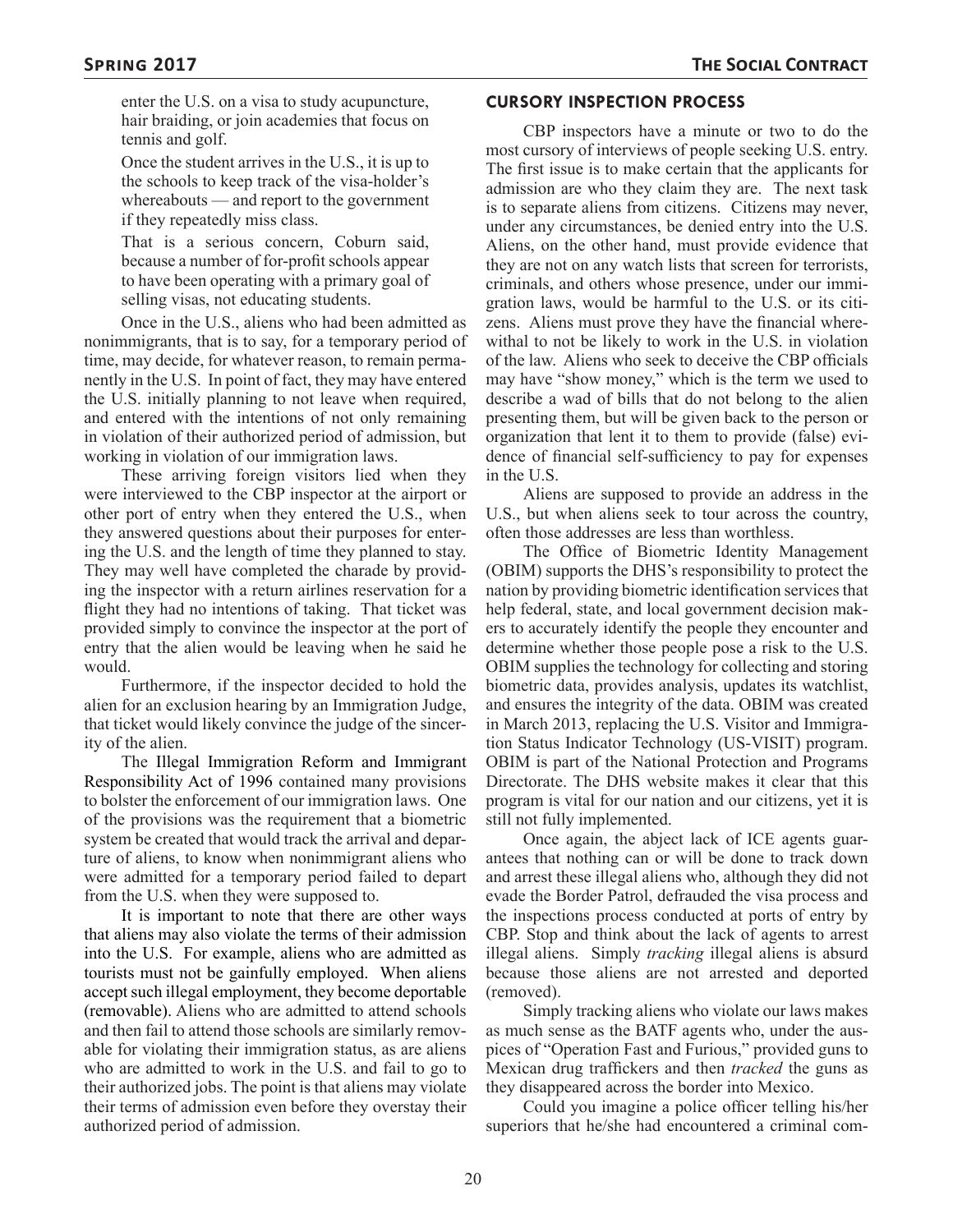mitting a crime and simply tracked that thug to determine where he went after he mugged someone, and then wrote a report about how many crimes the crook may have committed?

Yet when illegal aliens violate our borders and our immigration laws, our wonderful members of Congress and the Obama administration, as administrations before had done, make a big deal about *tracking* aliens who violate our laws. They have done nothing to arrest them and seek their prosecution for crimes and ultimately their removal (deportation) from the U.S. Agents of Immigration and Customs *Enforcement* work for a division of the Department of Homeland *Security.* How secure is our nation when an agency that is charged with securing our nation is content to spend billions of dollars to sort of *track* law violators?

#### **MARRIAGE FRAUD**

Some aliens may enter into sham marriages where they marry an American citizen or lawful immigrant who then files an application on their behalf. They don't live with their spouse and their spouse may be paid money for this business arrangement.

This constitutes a serious crime, notwithstanding that this sort of arrangement has been portrayed in a number of romantic comedy films as a sort of light-hearted adventure. Such marriage fraud is seldom detected and even less frequently prosecuted.

The 9/11 Commission Staff Report on Terrorist Travel (2004) took a radically different view of immigration and marriage fraud. They most certainly did not see it as a laughing matter.

This paragraph is found on page 98 of that official government report under the title *"Immigration Benefits":*

> Terrorists in the 1990s, as well as the September 11 hijackers, needed to find a way to stay in or embed themselves in the U.S. if their operational plans were to come to fruition. As already discussed, this could be accomplished legally by marrying an American citizen, achieving temporary worker status, or applying for asylum after entering. In many cases, the act of filing for an immigration benefit sufficed to permit the alien to remain in the country until the petition was adjudicated. Terrorists were free to conduct surveillance, coordinate operations, obtain and receive funding, go to school and learn English, make contacts in the U.S., acquire necessary materials, and execute an attack.

In fact, marriage fraud had a nexus with the deadly terror attack in San Bernardino, California. On December 2, 2015, Tashfeen Malik and Syed Farook carried

out a terror attack in San Bernardino that left 14 dead and 22 wounded. The guns the terrorists used are alleged to have been provided by Enrique Marquez.

On December 3, less than 24 hours after that horrific attack, Enrique Marquez was scheduled to be interviewed at the San Bernardino offices of USCIS (U.S. Citizenship and Immigration Services) in conjunction with the application for lawful immigrant status he had filed on behalf of his Russian wife, Mariya Chernykh. Consequently, five special agents of Homeland Security Investigations (HSI), a division of ICE (Immigration and Customs Enforcement), operating in conjunction with the Joint Terrorism Task Force, went to the office of U.S. Citizenship and Immigration Services (USCIS) hoping to locate Marquez, not only because of his allegedly providing assistance to the two terrorists who had carried out the deadly attack one day earlier, but because of concerns that he might have information or, in fact, be connected to upcoming attacks. Time was vital because of the concern that more terrorists might carry out still more murders.

Incredibly, the ICE agents were prevented from entering the USCIS office by the manager of that office, Irene Martin. It must be pointed out that both ICE and USCIS are agencies that operate under the aegis of the DHS (Department of Homeland Security).

#### **'VIOLENCE AGAINST WOMEN ACT' OPEN TO FRAUD**

The notion of providing the spouses of U.S. citizens and lawful immigrants with lawful immigrant status was to provide an important service to Americans and lawful immigrants to enable them to marry foreign nationals and bring them to the U.S. so that they could live together in matrimony. At some point politicians decided that it was important to facilitate the entry of aliens into the U.S. These politicians raised concerns that some unscrupulous Americans might abuse their spouses and hold lawful immigrant status over their heads so that these aliens would be intimidated into not complaining that they were being abused by their American husbands.

Under an innocuous-sounding law they created, the Violence Against Women Act (VAWA) of 1994, any alien spouse could self-petition for lawful immigrant status if, after marrying an American, they filed a criminal complaint against their spouse. It is important to know that it is not uncommon for a foreign national to dupe an American into marrying them so that they could acquire lawful immigrant status and the Alien Registration Receipt Card (also known as the "Green Card") that signifies that they have been granted lawful immigrant status.

In these instances, hapless Americans marry a citizen of a foreign country, and for several months they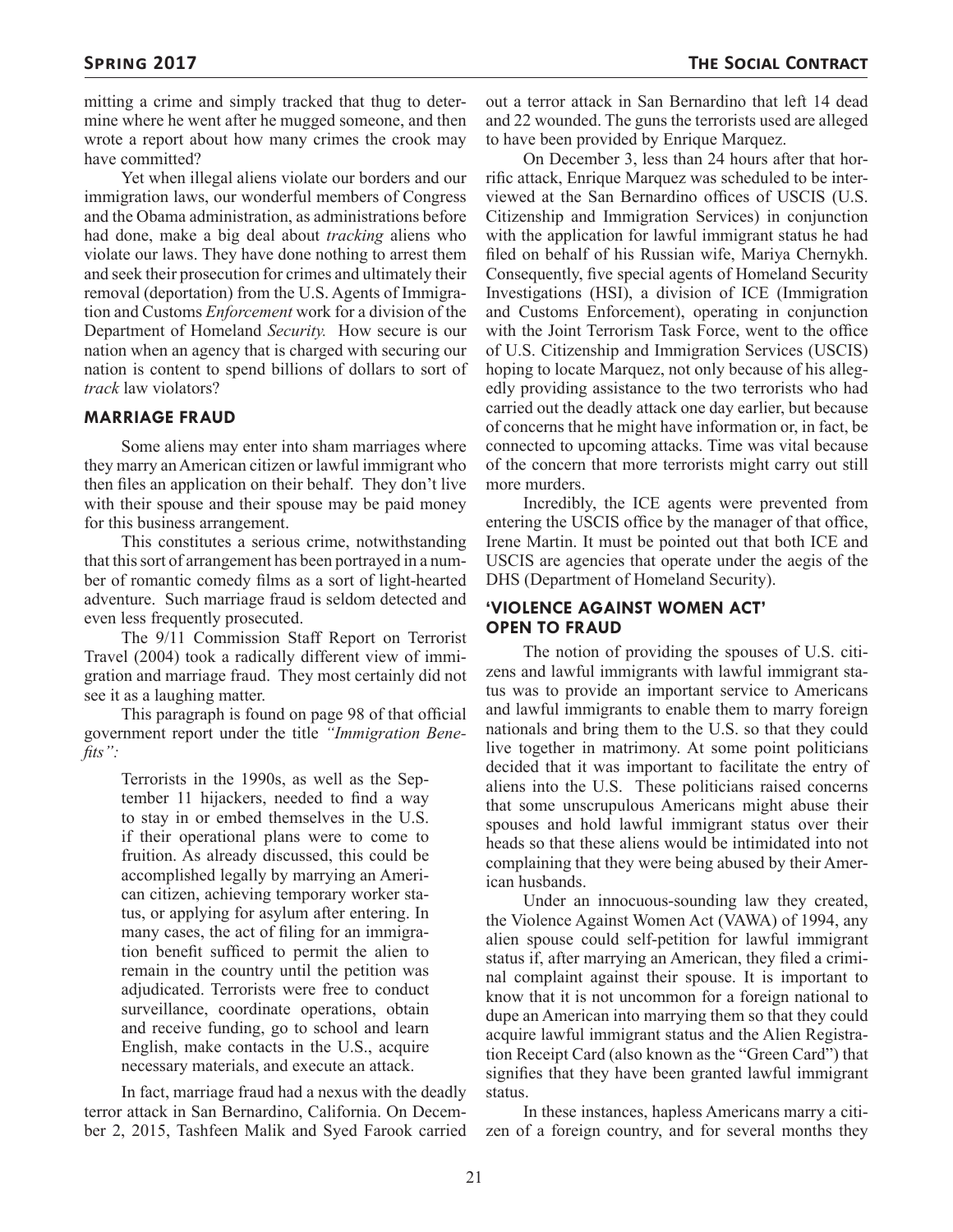believe that they have been fortunate in marrying the "girl of their dreams." (It could also involve the American woman who marries the "man of her dreams.") However, once the petition for resident alien status is filed and the alien spouse is issued a Green Card, their loving spouse suddenly undergoes a radical change in behavior. Their once loving spouse refuses to sleep with them and otherwise makes it clear that they really don't want to remain with their American husband/wife. For such aliens, their marriage was a scam, done to enable them to remain legally in the U.S.

If the American who was duped can provide evidence that their alien spouse had duped them, although it might be difficult, an investigation could provide the evidence that the alien had conned the American and could be stripped of lawful immigrant status. However, under VAWA, a truly unscrupulous alien can now claim to have been assaulted by his/her citizen spouse and be granted lawful immigrant status even if the American seeks to withdraw his/her petition. This incentivizes aliens who engage in such duplicitous conduct to falsify claims to have been assaulted by their spouse. The spouse may face a jail sentence while the alien gets to remain in the country permanently. This situation is the result of making the needs of aliens more important than the needs of American citizens. When politicians dare suggest that the law needs to be modified, they are accused of not being compassionate to abused women. Actually, nothing could be further from the truth.

#### **ASYLUM FRAUD**

Sometimes aliens may make a claim of "credible fear" that they cannot return to their home country because they would face persecution, or worse, if they returned, thereby filing an application for political asylum.

The Tsarnaev brothers who participated in the deadly terror attack at the Boston Marathon on April 15, 2013, had, along with their other family members, successfully applied for political asylum, claiming that they could not return to their native Russia. Shortly after being granted political asylum, they voluntarily flew back to Russia. Obviously they had lied, but nevertheless they not only did not lose their immigration status or face punishment for their fraudulent claim, they were subsequently provided with lawful immigrant status. One of the brothers became a naturalized citizen prior to carrying out that attack.

Ramzi Yousef, one of the leaders of the deadly 1993 bombing of the World Trade Center that killed six innocent victims, injured more than one thousand people, and inflicted roughly one-half billion dollars in damages to that major New York City landmark, which occupied a prominent place in the lower Manhattan skyline, attempted to enter the U.S. in 1992 with a false passport under a false alias. He was detained by immigration inspectors at John F. Kennedy International Airport and then, after he claimed "political asylum," was ultimately released from INS custody, purportedly because of overcrowding in the detention facility. His release enabled him to lead the bombing of the World Trade Center a year later.

On December 11, 1994, nearly two years after the bombing of the World Trade Center, Yousef also planted a bomb on Philippine Airlines Flight 434 that killed one passenger and nearly brought that packed Boeing 747 airliner down. He was a key player in what came to be known as the Bojinka plot, which had it been carried out, would have blown multiple U.S. airliners out of the sky on the same day.

Although he fled the U.S., he was subsequently arrested by Pakistani and U.S. officials and extradited back to the U.S. to stand trial. He is currently serving two life sentences.

Two deadly terror attacks were carried out in the U.S. in 1993 by radical Islamist terrorists who entered the U.S. through ports of entry, either by committing visa fraud or by using counterfeit or altered passports. In a number of instances, they had successfully applied for immigration benefits, such as acquiring political asylum or amnesty through the Special Agricultural Worker (SAW) provisions of the 1986 Amnesty program, which were an intrinsic element of the Immigration Reform and Control Act (IRCA) of 1986.

On January 25, 1993, a citizen of Pakistan, Mir Amal Kansi, stopped a borrowed station wagon at a traffic light at the entrance to the CIA complex in Virginia, emerged from his vehicle, and fired his AK-47 into the vehicles of CIA employees reporting for work that winter morning. When the smoke cleared, two CIA officers were dead and three others were wounded. After his deadly attack, Kansi fled the U.S. but was subsequently captured in Pakistan by American law enforcement agents.

It is worth noting that Kansi's strategy of fleeing the U.S. after the attack is a tactic often employed by alien terrorists and criminals to evade U.S. law enforcement authorities. These foreign nationals have a sort of "trap door" they can escape through, and all too often, this tactic is successful. In the case of Kansi, however, because of the nature of his crimes, our government took the extraordinary measures of tracking him down and returning him to the U.S. Many other such individuals have been successful in fleeing from the U.S. and never facing justice, and hence never having to pay for their crimes.

Just one month later, on February 26, 1993, a bomb-laden truck was parked in the garage under the World Trade Center complex and detonated. Ramzi Yousef, whose background and involvement in this and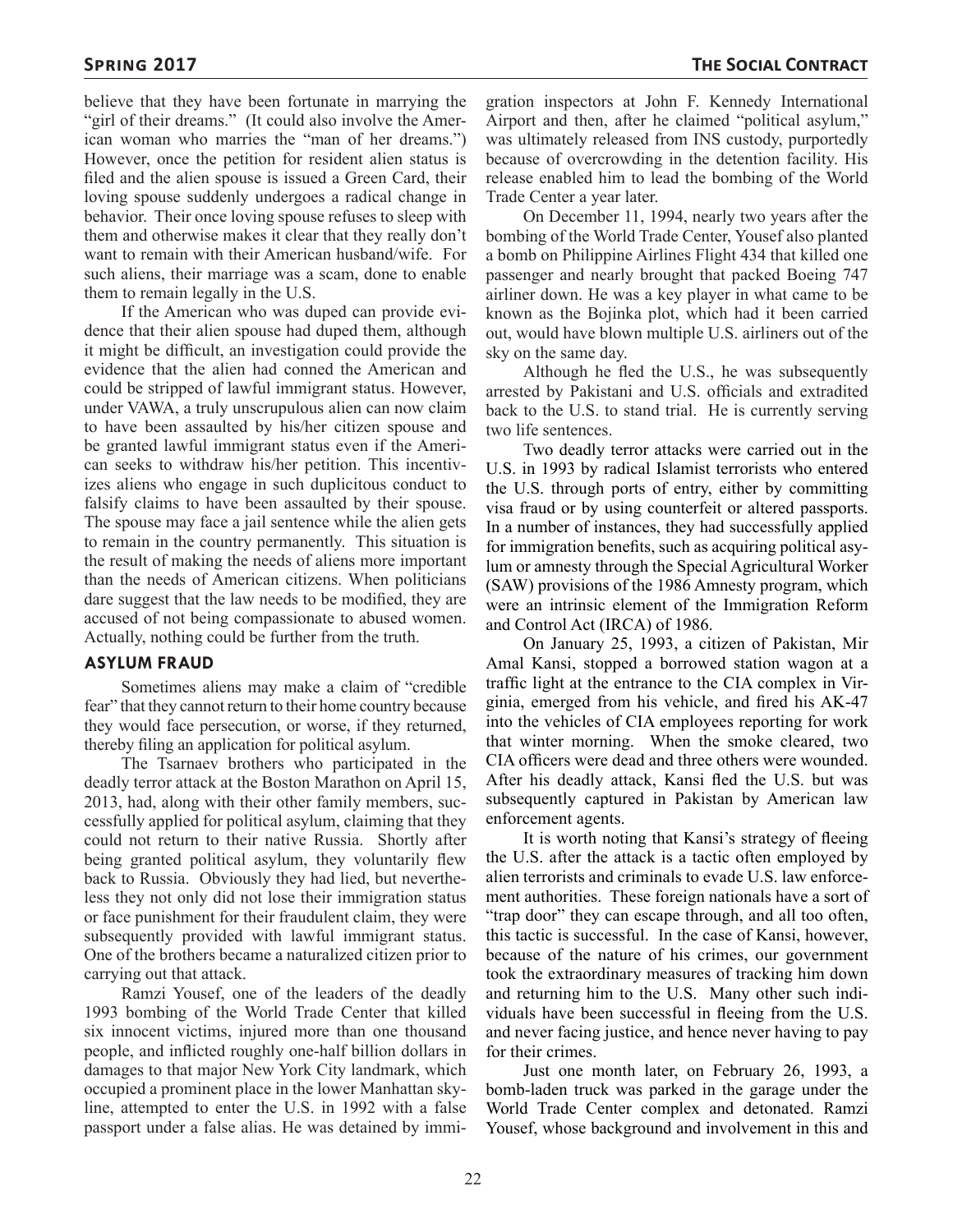other attacks were noted previously, was one of the perpetrators.

That attack too was carried out by alien terrorists who managed to not only game the visa process in order to enter the U.S. and get past the inspections process at ports of entry, but game the immigration benefits program as well. This enabled them to remain in the U.S. and embed themselves as they went about their preparations to attack the U.S. and cause massive casualties. Aliens had to have found a way to enter the U.S. and then manage to hide in plain sight as they went about their deadly preparations. Yet the former INS faced no pressures to change the way that this important agency carried out its multiple missions.

On September 11, 2001, the very same failures of the immigration system enabled the most horrific and massive terror attack to be conducted on U.S. soil.

Still, today, the mission of enforcing our immigration laws from within the interior of the U.S. has not only been ignored, but was savaged by the Obama administration. Hillary Clinton promised that she would increase the number of Syrian refugees being admitted into the U.S. by 500 percent and would provide a massive amnesty program.

Indeed, she repeatedly charged that the Obama administration had actually been far too aggressive in enforcing our immigration laws.

### **VISAS GIVEN TO CITIZENS OF TERRORIST-SUPPORTING COUNTRIES**

The Trump administration has been under fire for trying to limit the entry into the U.S. of citizens from countries that have a record of supporting terrorism. How many of Trump's vocal critics know that as far back as February 24, 1998, the Senate Subcommittee on Technology, Terrorism, and Government Information of the Committee on the Judiciary, held a hearing on "Foreign Terrorists in America: Five Years After the World Trade Center." Their report discloses how foreign students who were citizens of countries associated with terrorism, including Iran, Pakistan, and Iraq, were studying various science disciplines that could have trained them to carry out biological or nuclear attacks on the U.S.

Even Sen. Diane Feinstein (D-CA) was alarmed. In her prepared statement she suggested that aliens from countries that sponsor terrorism should not, perhaps, be granted visas to enter the U.S.:

There are also a number of glaring loopholes in our immigration laws.

I have some reservation regarding the practice of issuing visas to terrorist-supporting countries and INS' inability to track those who come into the country either using a

student visa or using fraudulent documents through the Visa Waiver Pilot Program.

The *Richmond Times* recently reported that the mastermind of Saddam Hussein's germ warfare arsenal, Rihab Taha, studied in England on a student visa. And England is one of the participating countries in the Visa Waiver Pilot Program, which means, if she could have gotten a fraudulent passport, she could have come and gone without a visa in the U.S.

The article also says, regarding Rihab Taha, also known as "Dr. Germ," that her professors at the University of East Anglia in Norwich, England, speculate that she may have been sent to the West specifically to gain knowledge on biological weaponry.

What is even more disturbing is that this is happening in our own backyard.

The *Washington Post* reported on October 31, 1991, that UN weapons inspectors in Iraq discovered documents detailing an Iraqi Government strategy to send students to the U.S. and other countries to specifically study nuclear-related subjects to develop their own program. Samir al-Araji was one of the students who received his doctorate in nuclear engineering from Michigan State University. He eventually returned to Iraq to head its nuclear weapons program.

The Washington Institute for Near Eastern Policy found in September 1997 that many terrorist-supporting states are sending their students to the U.S. to get training in chemistry, physics, and engineering, which could potentially contribute to their home country's missile and nuclear, biological, and chemical weapons programs.

Yet the State Department often does not do in-depth background checks on the students, and once they are in the U.S., the INS has no ability to track the students to make certain they actually study the subjects they claim to study and to attend the schools they said they would attend.

Between 1991 and 1996, the State Department has issued about 9,700 student visas to students from terrorist-supporting states such as Iran, Iraq, Libya, Sudan, and Syria to attend undergraduate and graduate studies in the U.S.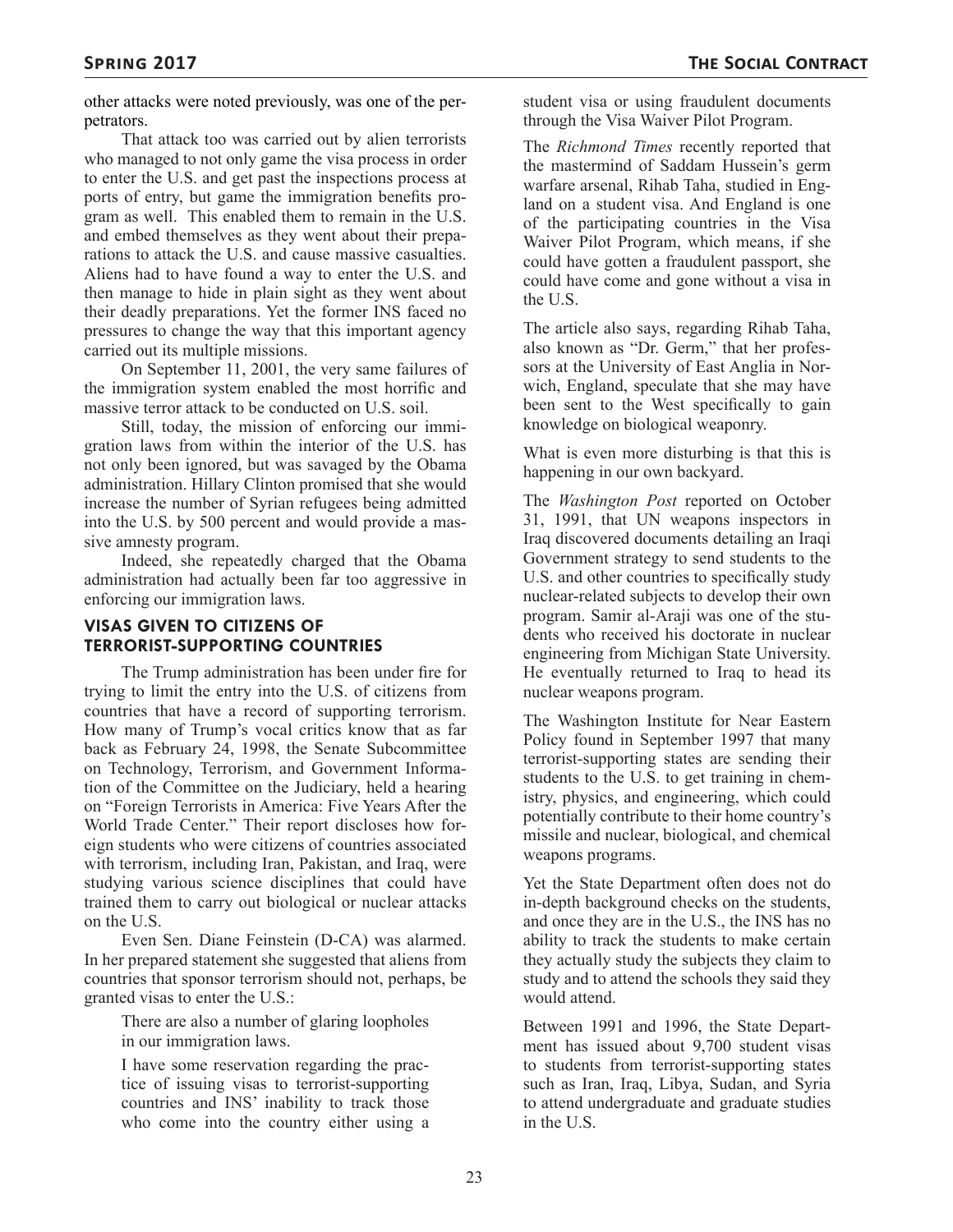Additionally, a survey done by the Institute of International Education indicates that most students from terrorist-supporting countries major in the sciences, and the percentages: 71 percent from Iran; 65 percent, Iraq; 47 percent, Libya; 53 percent, Sudan; 68 percent, Syria.

Currently, the State Department does not do any special background checks for students coming from Syria or Sudan. An intermediate background check is required for Iranian students and a more extensive check for Iraqi students.

The defendants in the World Trade Center bombing are also an example of those coming in through nonimmigrant or employmentbased visas or abusing our political asylum process and then committing crimes.

For instance, Nidal Ayyad, one of the defendants in this case, used his position as a chemical engineer for Allied Signal to obtain the chemicals used in the 1993 World Trade Center bombing.

There is Gazi Abu Mezer, who was arrested in a suspected terrorist plot to detonate bombs in Brooklyn last year. He came in illegally across the Canadian border to Washington State and attempted to seek asylum, but withdrew his application and agreed to leave the country. Once he was released on voluntary departure, he fled Washington to Brooklyn, New York, where he was arrested for plotting suicide-bomb attacks in Brooklyn.

After the 1993 World Trade Center bombing, FBI Director Louis Freeh sent a memo to the Deputy Attorney General on September 26, 1994, and made the recommendation that the State Department needed to establish a uniform system of communication on visa denials and that the Visa Waiver Pilot Program could be used by terrorists holding fraudulent documents and that asylum procedures and student visas can be abused by people trying to get into the country.

The INS then formed a Task Force on Foreign Student Controls in 1995, in response to Freeh's memo, and found that INS had no ability to track the students in the U.S., that INS had no idea if the students leave, drop out, transfer, interrupt their education, violate their status, or commit crimes.

Mr. Chairman, under the 1996 Immigration Act, Congress requires the INS to create a pilot project to track information on foreign students — where they are, what they are studying, if they commit any crimes, and if they are studying the subjects they planned to study. The act requires INS to submit a report by 2001. The act also tightens up the asylum process by making it harder for aliens to claim asylum fraudulently, and section 110 of the Immigration Act requires an entry/exit system at all ports of entry by September 1998.

However, I cannot stress enough the importance of having the ability to track international students, particularly those from terrorist-supporting countries and having an entry/exit system ability so we know who is coming in and out of the country.

I also believe we need to re-evaluate the Visa Waiver Pilot Program as is. In fact, without additional controls to screen out those travelling from terrorist-supporting states, the Visa Waiver Pilot Program would make us vulnerable to allowing aliens from terrorist countries to enter without any detection.

Nearly twenty years later, although the Visa Waiver Program was identified as posing a threat to national security, it was not only permitted to remain in place but has continually been expanded.

A system to track foreign students was implemented. But simply tracking foreign students does little good if they are not arrested and removed from the U.S. when they fail to maintain their status as students. This is not a hard concept to understand.

Yet, as I noted earlier in this article, as of 2014, immigration officials have struggled to keep track of the rapidly increasing numbers of foreign students coming to the U.S. — now in excess of one million each year. The immigration agency's own figures show that 58,000 students overstayed their visas in the past year. Of those, 6,000 were referred to agents for follow-up because they were determined to be of heightened concern.

When someone calls 911 for police, an ambulance, or for firefighters to put out a blaze, simply tracking those emergencies would achieve nothing. It is expected that when such emergencies occur there will be an adequate number of emergency personnel who are appropriately equipped and trained who will swiftly respond to effectively address the emergency.

Likewise, simply knowing that there are illegal aliens present in the U.S. does nothing to actually bring those persons into custody and seek their removal from the U.S. When there is no law enforcement response to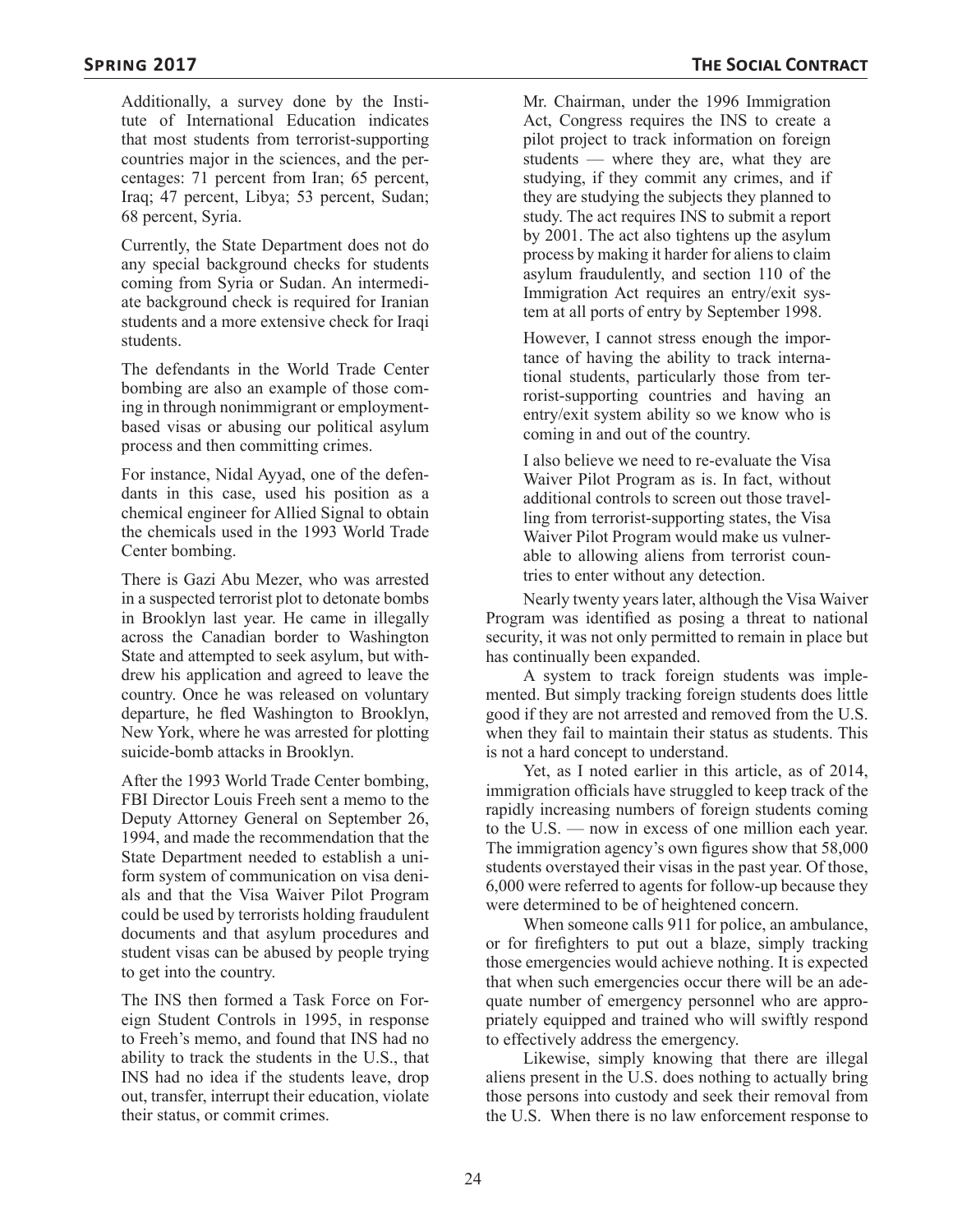violations of laws, these present a threat to our safety. The message to aliens contemplating illegally entering the U.S., and the terrorists and criminals among them, is clear — violations of the immigration laws are of no consequence. This creates an incentive for aliens to violate our immigration laws, secure in the knowledge that there will be no adverse consequences for committing those violations of law.

When our elected officials make it clear that no matter how aliens may have entered the U.S., we simply will not deport them but instead will provide them all with lawful status, then we really need to ask why the federal government bothers with a legal entry system for foreign visitors.

Most terrorists have been able to game the background check by providing false identity documents. Other aliens simply decide to not leave the U.S., confident that with the all but nonexistent enforcement of our immigration laws within the interior of the country, no one will look for them. They may purchase a stolen identity or assume a fabricated identity to hide in plain sight.

Yet nothing has ever been done to instill integrity in these processes. The lack of integrity in the various categories of our immigration system simple mirrors the lack of integrity where our elected "representatives" are concerned.

#### **DANGERS IN CURRENT LEGALIZATION PROPOSALS**

The legalization programs that leaders of both the

Democratic and Republican parties tout as a supposedly "commonsense solution" to dealing with millions of illegal aliens who are too numerous to all be deported, would provide terror organizations and transnational gangs with unparalleled opportunities to enable their operatives to enter the U.S. and embed themselves in American communities. This could lead to the greatest invasion any country has ever witnessed, and it would have been orchestrated and facilitated by the political leaders of our own nation.

The Reagan Administration claimed that the amnesty program that was part and parcel of the Immigration Reform and Control Act (IRCA) of 1986 would enable roughly one million illegal aliens to emerge from the "shadows." In reality, when the bureaucratic dust settled, nearly four million illegal aliens had availed themselves of the opportunity to gain legal status.

Today our official, optimistic claim is that there are about 12 million illegal aliens living in the U.S. If the same ratio of undercounting and/or underestimating the actual numbers continues as it did in 1986, the actual number of such aliens who would have to be processed would exceed 40 million.

To reassure Americans that it is in America's best interests to get millions of illegal aliens out of the shadows, politicians tout the fact that every alien would have to undergo a "background check."

"Background checks" cannot and must not be equated with "background investigations."

A background check simply involves running a



**President Ronald Reagan shakes hands with Rep. Romano Mazzoli (D-KY) after signing the Immigration Reform and Control Act (IRCA) on November 6, 1986. The law's co-sponsor, U.S. Sen. Alan K. Simpson (R-WY), is standing behind Rep. Mazzoli.**